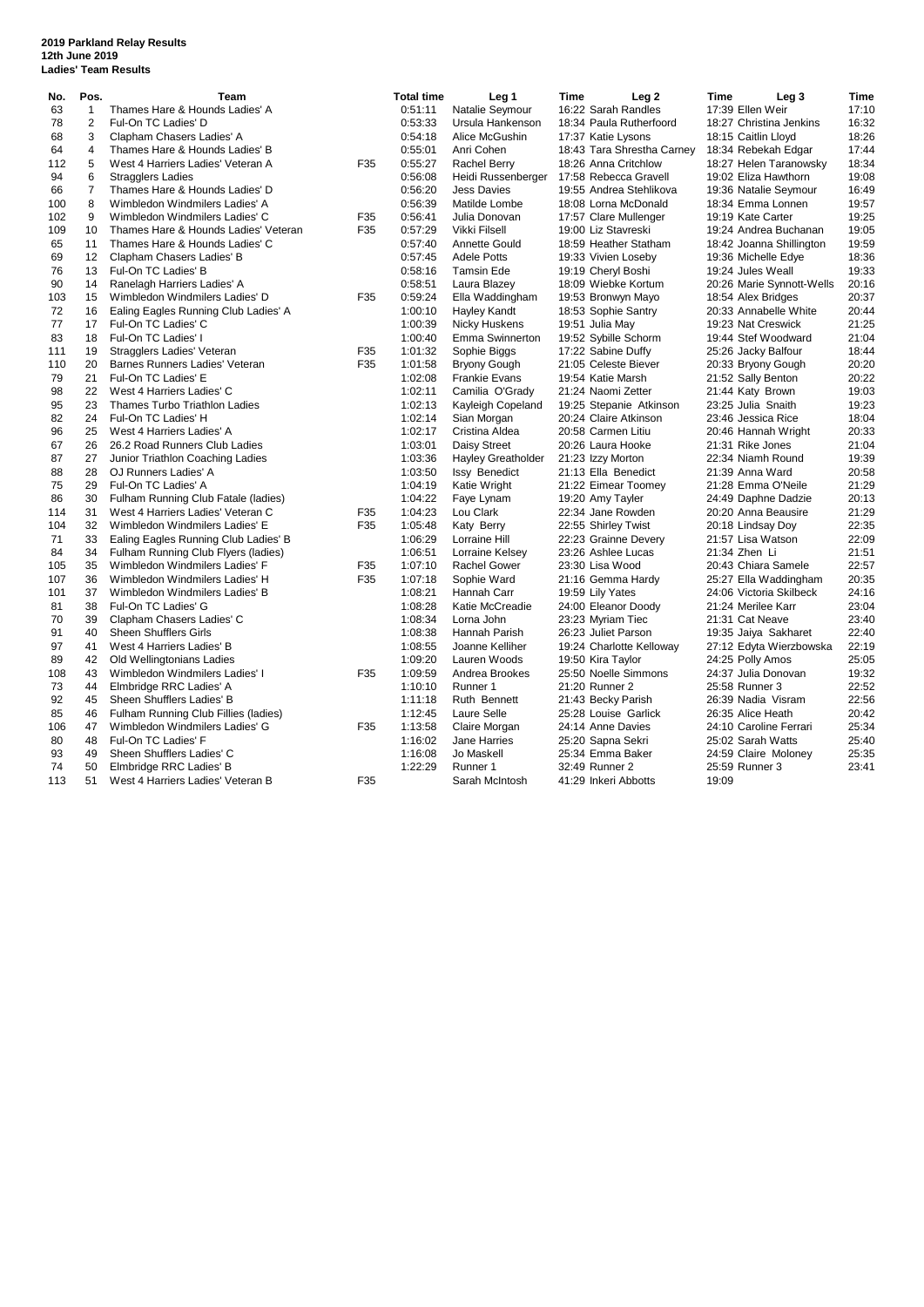## **Ladies' Individual Leg Times**

|                | Rank Number Name  |                         | Club                                        |        | Time           |
|----------------|-------------------|-------------------------|---------------------------------------------|--------|----------------|
| 1              | $63-1$            | Natalie Seymour         | Thames Hare & Hounds                        |        | 16:22          |
| $\overline{c}$ | 78-3              | Christina Jenkins       | Ful-On TC                                   |        | 16:32          |
| 3              | 66-3              | Natalie Seymour         | Thames Hare & Hounds                        |        | 16:49          |
| 4              | 63-3              | Ellen Weir              | Thames Hare & Hounds                        |        | 17:10          |
| 5              | $111 - 1$         | Sophie Biggs            | <b>Stragglers</b>                           | V      | 17:22          |
| 6              | $68-1$            | Alice McGushin          | <b>Clapham Chasers</b>                      |        | 17:37          |
| $\overline{7}$ | 63-2              | Sarah Randles           | Thames Hare & Hounds                        |        | 17:39          |
| 8              | 64-3              | Rebekah Edgar           | Thames Hare & Hounds                        |        | 17:44          |
| 9              | $102 - 1$         | Julia Donovan           | <b>Wimbledon Windmilers</b>                 | V      | 17:57          |
| 10             | $94-1$            | Heidi Russenberger      | <b>Stragglers</b>                           |        | 17:58          |
| 11             | $82 - 3$          | Jessica Rice            | Ful-On TC                                   |        | 18:04          |
| 12             | $100-1$           | Matilde Lombe           | <b>Wimbledon Windmilers</b>                 |        | 18:08          |
| 13             | $90-1$            | Laura Blazey            | Ranelagh Harriers                           |        | 18:09          |
| 14             | 68-2              | Katie Lysons            | <b>Clapham Chasers</b>                      |        | 18:15          |
| 15             | 68-3              | Caitlin Lloyd           | <b>Clapham Chasers</b>                      |        | 18:26          |
| 16             | $112 - 1$         | <b>Rachel Berry</b>     | <b>West 4 Harriers</b>                      | $\vee$ | 18:26          |
| 17             | 78-2              | Paula Rutherfoord       | Ful-On TC                                   |        | 18:27          |
| 18             | $112 - 2$         | Anna Critchlow          | <b>West 4 Harriers</b>                      | V      | 18:27          |
| 19             | 64-2              | Tara Shrestha Carney    | Thames Hare & Hounds                        |        | 18:34          |
| 20             | $78-1$            | Ursula Hankenson        | Ful-On TC                                   |        | 18:34          |
| 21             | $100 - 2$         | Lorna McDonald          | <b>Wimbledon Windmilers</b>                 | V      | 18:34          |
| 22             | $112 - 3$         | <b>Helen Taranowsky</b> | <b>West 4 Harriers</b>                      | V      | 18:34          |
| 23             | 69-3              | Michelle Edye           | <b>Clapham Chasers</b>                      |        | 18:36          |
| 24             | $65 - 2$          | <b>Heather Statham</b>  | Thames Hare & Hounds                        |        | 18:42          |
| 25             | $64-1$            | Anri Cohen              | Thames Hare & Hounds                        |        | 18:43          |
| 26             | $111-3$           | Jacky Balfour           | <b>Stragglers</b>                           | V      | 18:44          |
| 27             | $72-1$            | Hayley Kandt            | <b>Ealing Eagles Running Club</b>           |        | 18:53          |
| 28             | $103 - 2$         | Bronwyn Mayo            | <b>Wimbledon Windmilers</b>                 | V      | 18:54          |
| 29             | $65-1$            | Annette Gould           | Thames Hare & Hounds                        |        | 18:59          |
| 30             | 109-1             | Vikki Filsell           | Thames Hare & Hounds                        | V      | 19:00          |
| 31             | $94 - 2$          | Rebecca Gravell         |                                             |        | 19:02          |
| 32             | 98-3              | Katy Brown              | <b>Stragglers</b><br><b>West 4 Harriers</b> |        |                |
| 33             | 109-3             | Andrea Buchanan         | Thames Hare & Hounds                        | V      | 19:03          |
|                |                   | Eliza Hawthorn          |                                             |        | 19:05          |
| 34<br>35       | 94-3<br>$113 - 2$ | <b>Inkeri Abbotts</b>   | <b>Stragglers</b><br><b>West 4 Harriers</b> | V      | 19:08<br>19:09 |
|                | $102 - 2$         |                         | Wimbledon Windmilers                        | V      | 19:19          |
| 36             |                   | Clare Mullenger         |                                             |        |                |
| 37             | $76-1$            | <b>Tamsin Ede</b>       | Ful-On TC                                   |        | 19:19          |
| 38             | $86-1$            | Faye Lynam              | <b>Fulham Running Club</b>                  |        | 19:20<br>19:23 |
| 39             | $77-2$            | Julia May               | Ful-On TC                                   |        |                |
| 40             | $95-3$            | Julia Snaith            | <b>Thames Turbo Triathlon</b>               |        | 19:23          |
| 41             | 109-2             | Liz Stavreski           | Thames Hare & Hounds                        | V      | 19:24          |
| 42             | 76-2              | Cheryl Boshi            | Ful-On TC                                   |        | 19:24          |
| 43             | $97-1$            | Joanne Kelliher         | <b>West 4 Harriers</b>                      |        | 19:24          |
| 44             | $95 - 1$          | Kayleigh Copeland       | <b>Thames Turbo Triathlon</b>               |        | 19:25          |
| 45             | $102 - 3$         | <b>Kate Carter</b>      | Wimbledon Windmilers                        | V      | 19:25          |
| 46             | 108-3             | Julia Donovan           | Wimbledon Windmilers                        | V      | 19:32          |
| 47             | 69-1              | <b>Adele Potts</b>      | <b>Clapham Chasers</b>                      |        | 19:33          |
| 48             | 76-3              | Jules Weall             | Ful-On TC                                   |        | 19:33          |
| 49             | $91 - 2$          | Juliet Parson           | <b>Sheen Shufflers</b>                      |        | 19:35          |
| 50             | 69-2              | Vivien Loseby           | Clapham Chasers                             |        | 19:36          |
| 51             | 66-2              | Andrea Stehlikova       | Thames Hare & Hounds                        |        | 19:36          |
| 52             | $87-3$            | Niamh Round             | Junior Triathlon Coaching                   |        | 19:39          |
| 53             | 83-2              | Sybille Schorm          | Ful-On TC                                   |        | 19:44          |
| 54             | 89-1              | Lauren Woods            | Old Wellingtonians                          |        | 19:50          |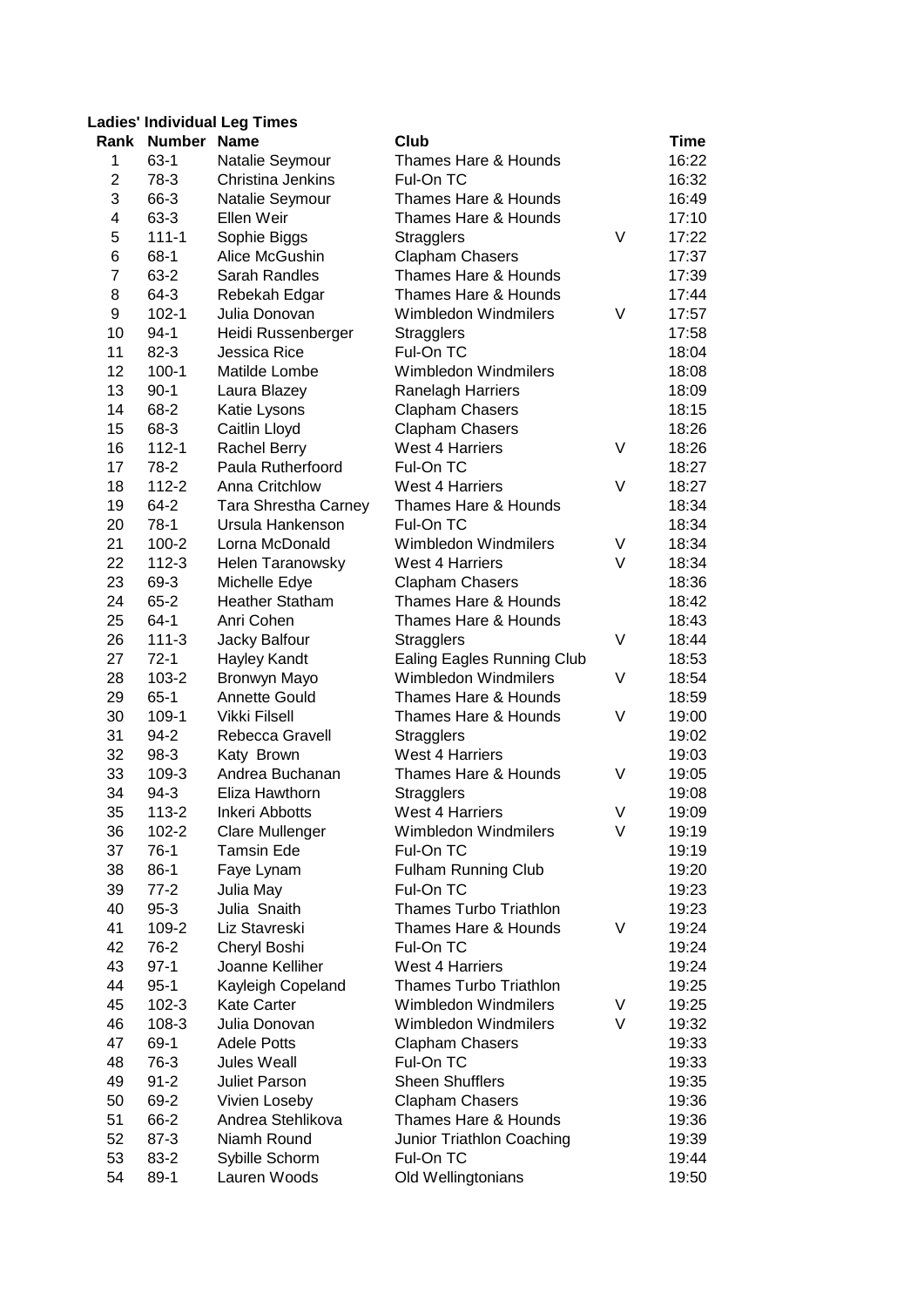| 55  | $77-1$    | <b>Nicky Huskens</b>  | Ful-On TC                         |   | 19:51 |
|-----|-----------|-----------------------|-----------------------------------|---|-------|
| 56  | $83-1$    | Emma Swinnerton       | Ful-On TC                         |   | 19:52 |
| 57  | $103 - 1$ | Ella Waddingham       | <b>Wimbledon Windmilers</b>       | V | 19:53 |
| 58  | $79-1$    | <b>Frankie Evans</b>  | Ful-On TC                         |   | 19:54 |
| 59  | 66-1      | <b>Jess Davies</b>    | Thames Hare & Hounds              |   | 19:55 |
| 60  | $100-3$   | Emma Lonnen           | <b>Wimbledon Windmilers</b>       |   | 19:57 |
| 61  | $101 - 1$ | Hannah Carr           | <b>Wimbledon Windmilers</b>       |   | 19:59 |
| 62  | 65-3      | Joanna Shillington    | Thames Hare & Hounds              |   | 19:59 |
| 63  | 86-3      | Daphne Dadzie         | <b>Fulham Running Club</b>        |   | 20:13 |
| 64  | $90-3$    | Marie Synnott-Wells   | <b>Ranelagh Harriers</b>          |   | 20:16 |
| 65  | 104-2     | <b>Shirley Twist</b>  | <b>Wimbledon Windmilers</b>       | V | 20:18 |
| 66  | $110-3$   | <b>Bryony Gough</b>   | <b>Barnes Runners</b>             | V | 20:20 |
| 67  | 114-2     | Jane Rowden           | <b>West 4 Harriers</b>            | V | 20:20 |
| 68  | 79-3      | Sally Benton          | Ful-On TC                         |   | 20:22 |
| 69  | $82 - 1$  | Sian Morgan           | Ful-On TC                         |   | 20:24 |
| 70  | $90 - 2$  | Wiebke Kortum         | Ranelagh Harriers                 |   | 20:26 |
| 71  | $67-1$    | Daisy Street          | 26.2 Road Runners Club            | V | 20:26 |
| 72  | $96-3$    | Hannah Wright         | <b>West 4 Harriers</b>            |   | 20:33 |
| 73  | $72-2$    | Sophie Santry         | <b>Ealing Eagles Running Club</b> |   | 20:33 |
| 74  | $110-2$   | <b>Celeste Biever</b> | <b>Barnes Runners</b>             | V | 20:33 |
| 75  | $107 - 3$ | Ella Waddingham       | <b>Wimbledon Windmilers</b>       | V | 20:35 |
| 76  | $103-3$   | Alex Bridges          | <b>Wimbledon Windmilers</b>       | V | 20:37 |
| 77  | $85 - 3$  | Alice Heath           | <b>Fulham Running Club</b>        |   | 20:42 |
| 78  | $105 - 2$ | Lisa Wood             | <b>Wimbledon Windmilers</b>       | V | 20:43 |
| 79  | $72-3$    | Annabelle White       | <b>Ealing Eagles Running Club</b> |   | 20:44 |
| 80  | $96 - 2$  | Carmen Litiu          | <b>West 4 Harriers</b>            |   | 20:46 |
| 81  | 88-3      | Anna Ward             | <b>OJ Runners</b>                 |   | 20:58 |
| 82  | $96-1$    | Cristina Aldea        | <b>West 4 Harriers</b>            |   | 20:58 |
| 83  | 83-3      | Stef Woodward         | Ful-On TC                         |   | 21:04 |
| 84  | $67-3$    | <b>Rike Jones</b>     | 26.2 Road Runners Club            | V | 21:04 |
| 85  | $110-1$   | <b>Bryony Gough</b>   | <b>Barnes Runners</b>             | V | 21:05 |
| 86  | $88-1$    | Issy Benedict         | OJ Runners                        |   | 21:13 |
| 87  | $107 - 1$ | Sophie Ward           | <b>Wimbledon Windmilers</b>       | V | 21:16 |
| 88  | $73-1$    | Runner 1              | Elmbridge RRC                     |   | 21:20 |
| 89  | $75-1$    | Katie Wright          | Ful-On TC                         |   | 21:22 |
| 90  | $87-1$    | Hayley Greatholder    | Junior Triathlon Coaching         |   | 21:23 |
| 91  | $98-1$    | Camilia O'Grady       | West 4 Harriers                   |   | 21:24 |
| 92  | $81 - 2$  | <b>Eleanor Doody</b>  | Ful-On TC                         |   | 21:24 |
| 93  | $77-3$    | <b>Nat Creswick</b>   | Ful-On TC                         |   | 21:25 |
| 94  | $75-2$    | <b>Eimear Toomey</b>  | Ful-On TC                         |   | 21:28 |
| 95  | $75-3$    | Emma O'Neile          | Ful-On TC                         |   | 21:29 |
| 96  | $114-3$   | Anna Beausire         | <b>West 4 Harriers</b>            | V | 21:29 |
| 97  | $67 - 2$  | Laura Hooke           | 26.2 Road Runners Club            |   | 21:31 |
| 98  | $70-2$    | Myriam Tiec           | <b>Clapham Chasers</b>            |   | 21:31 |
| 99  | 84-2      | <b>Ashlee Lucas</b>   | <b>Fulham Running Club</b>        |   | 21:34 |
|     |           | Ella Benedict         |                                   |   |       |
| 100 | 88-2      |                       | <b>OJ Runners</b>                 |   | 21:39 |
| 101 | $92 - 1$  | Ruth Bennett          | <b>Sheen Shufflers</b>            |   | 21:43 |
| 102 | 98-2      | Naomi Zetter          | <b>West 4 Harriers</b>            |   | 21:44 |
| 103 | 84-3      | Zhen Li               | <b>Fulham Running Club</b>        |   | 21:51 |
| 104 | 79-2      | Katie Marsh           | Ful-On TC                         |   | 21:52 |
| 105 | $71-2$    | <b>Grainne Devery</b> | Ealing Eagles Running Club        |   | 21:57 |
| 106 | $71-3$    | Lisa Watson           | <b>Ealing Eagles Running Club</b> | V | 22:09 |
| 107 | $97-3$    | Edyta Wierzbowska     | <b>West 4 Harriers</b>            |   | 22:19 |
| 108 | $71-1$    | Lorraine Hill         | <b>Ealing Eagles Running Club</b> | V | 22:23 |
| 109 | $114 - 1$ | Lou Clark             | <b>West 4 Harriers</b>            | V | 22:34 |
| 110 | $87 - 2$  | Izzy Morton           | Junior Triathlon Coaching         |   | 22:34 |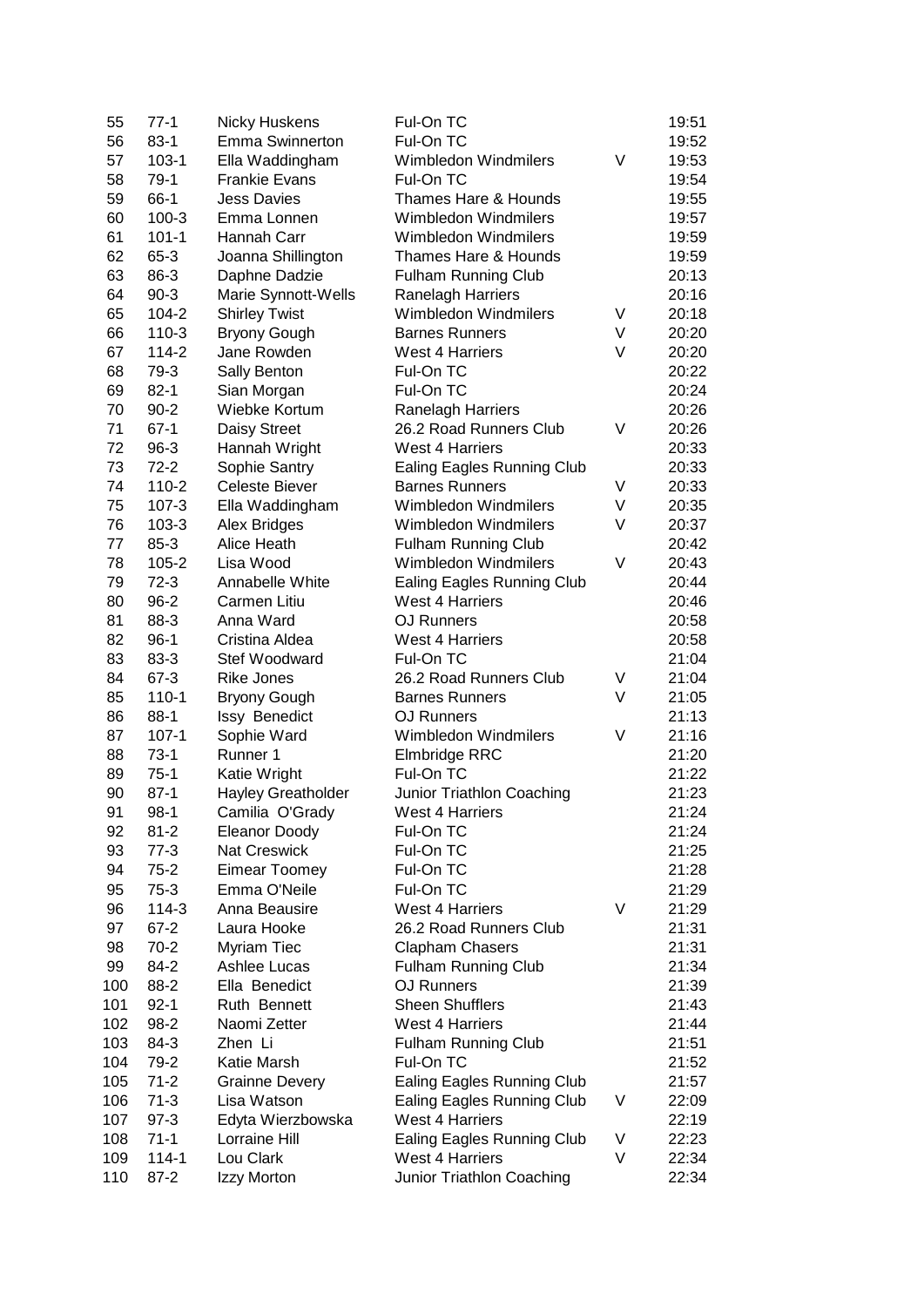| 111 | $104 - 3$ | Lindsay Doy           | <b>Wimbledon Windmilers</b>   | V | 22:35 |
|-----|-----------|-----------------------|-------------------------------|---|-------|
| 112 | $91 - 3$  | Jaiya Sakharet        | <b>Sheen Shufflers</b>        |   | 22:40 |
| 113 | $73-3$    | Runner 3              | Elmbridge RRC                 |   | 22:52 |
| 114 | $104 - 1$ | Katy Berry            | Wimbledon Windmilers          | V | 22:55 |
| 115 | $92-3$    | Nadia Visram          | <b>Sheen Shufflers</b>        |   | 22:56 |
| 116 | $105 - 3$ | Chiara Samele         | Wimbledon Windmilers          | V | 22:57 |
| 117 | $81 - 3$  | Merilee Karr          | Ful-On TC                     |   | 23:04 |
| 118 | $70-1$    | Lorna John            | <b>Clapham Chasers</b>        |   | 23:23 |
| 119 | $95 - 2$  | Stepanie Atkinson     | <b>Thames Turbo Triathlon</b> |   | 23:25 |
| 120 | $84-1$    | Lorraine Kelsey       | <b>Fulham Running Club</b>    |   | 23:26 |
| 121 | $105 - 1$ | <b>Rachel Gower</b>   | Wimbledon Windmilers          | V | 23:30 |
| 122 | $70-3$    | <b>Cat Neave</b>      | <b>Clapham Chasers</b>        | V | 23:40 |
| 123 | $74-3$    | Runner 3              | Elmbridge RRC                 |   | 23:41 |
| 124 | $82 - 2$  | Claire Atkinson       | Ful-On TC                     |   | 23:46 |
| 125 | $81 - 1$  | Katie McCreadie       | Ful-On TC                     |   | 24:00 |
| 126 | $101 - 2$ | <b>Lily Yates</b>     | Wimbledon Windmilers          |   | 24:06 |
| 127 | 106-2     | <b>Anne Davies</b>    | Wimbledon Windmilers          | V | 24:10 |
| 128 | 106-1     | Claire Morgan         | Wimbledon Windmilers          | V | 24:14 |
| 129 | $101 - 3$ | Victoria Skilbeck     | Wimbledon Windmilers          |   | 24:16 |
| 130 | 89-2      | Kira Taylor           | Old Wellingtonians            |   | 24:25 |
| 131 | 108-2     | <b>Noelle Simmons</b> | Wimbledon Windmilers          | V | 24:37 |
| 132 | 86-2      | Amy Tayler            | <b>Fulham Running Club</b>    |   | 24:49 |
| 133 | $93 - 2$  | Emma Baker            | <b>Sheen Shufflers</b>        |   | 24:59 |
| 134 | $80 - 2$  | Sapna Sekri           | Ful-On TC                     |   | 25:02 |
| 135 | 89-3      | Polly Amos            | Old Wellingtonians            |   | 25:05 |
| 136 | $80-1$    | Jane Harries          | Ful-On TC                     |   | 25:20 |
| 137 | $111 - 2$ | Sabine Duffy          | <b>Stragglers</b>             | V | 25:26 |
| 138 | $107 - 2$ | Gemma Hardy           | Wimbledon Windmilers          | V | 25:27 |
| 139 | $85-1$    | Laure Selle           | <b>Fulham Running Club</b>    |   | 25:28 |
| 140 | $106 - 3$ | Caroline Ferrari      | Wimbledon Windmilers          | V | 25:34 |
| 141 | $93-1$    | Jo Maskell            | <b>Sheen Shufflers</b>        |   | 25:34 |
| 142 | $93-3$    | Claire Moloney        | <b>Sheen Shufflers</b>        |   | 25:35 |
| 143 | 80-3      | Sarah Watts           | Ful-On TC                     |   | 25:40 |
| 144 | $108-1$   | Andrea Brookes        | Wimbledon Windmilers          | V | 25:50 |
| 145 | $73-2$    | Runner 2              | Elmbridge RRC                 |   | 25:58 |
| 146 | $74-2$    | Runner <sub>2</sub>   | <b>Elmbridge RRC</b>          |   | 25:59 |
| 147 | $91 - 1$  | Hannah Parish         | Sheen Shufflers               |   | 26:23 |
| 148 | $57 - 2$  | Alison Boukrah        | <b>Sheen Shufflers</b>        | V | 26:31 |
| 149 | $85 - 2$  | Louise Garlick        | <b>Fulham Running Club</b>    |   | 26:35 |
| 150 | $92 - 2$  | <b>Becky Parish</b>   | <b>Sheen Shufflers</b>        |   | 26:39 |
| 151 | $97 - 2$  | Charlotte Kelloway    | <b>West 4 Harriers</b>        |   | 27:12 |
| 152 | $57-3$    | Zoe Leforestier       | <b>Sheen Shufflers</b>        | V | 28:58 |
| 153 | $74-1$    | Runner 1              | Elmbridge RRC                 |   | 32:49 |
| 154 | $113 - 1$ | Sarah McIntosh        | <b>West 4 Harriers</b>        | V | 41:29 |
| 155 | $113-3$   | Rose Lewis            | <b>West 4 Harriers</b>        | V | 89:23 |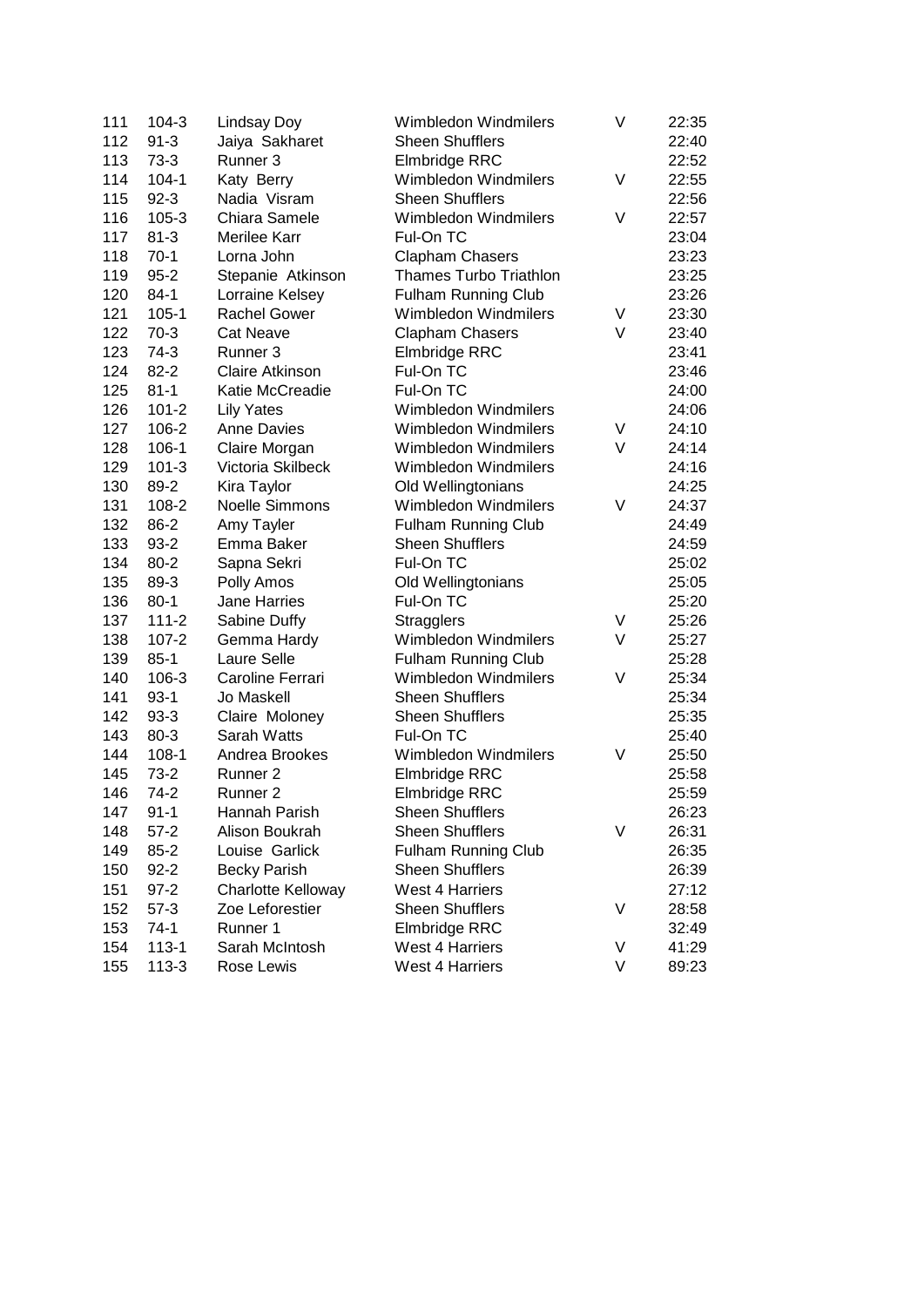## **2019 Parkland Relay Results 12th June 2019 Men's Team Results**

|  |  | <b>Men's Team Results</b> |  |
|--|--|---------------------------|--|

| Thames Hare & Hounds Men's A<br>0:59:37<br>Paul Cheetham<br>15:29 James McMullan<br>14:28 Richard Ollington<br>14:28 Gordon Pearce<br>15:12<br>$\overline{1}$<br>$\mathbf{1}$<br>$\overline{2}$<br>16:06<br>Ful-On TC Men's B<br>1:01:52<br>James Ellis<br>14:35 John Borton<br>15:40 James Ellis<br>15:31 Boria Portos<br>15<br>16:17<br>3<br>Clapham Chasers Men's A<br>1:02:02<br>Gregory Amann<br>15:26 Martin Bell<br>15:25 Andrew Wallace<br>14:54 Riel Carol<br>6<br>15:25<br>37<br>1:02:10<br>4<br>West 4 Harriers Men's A<br>Chris Mason<br>15:19 Steve Woolley<br>15:04 Jonathan Abel<br>16:22 Mateusz Kolodziej<br>15:19<br>5<br>1:02:15<br>Nick Twomev<br>15:39 Erin McDaid<br>32<br>Ranelagh Harriers Men's A<br>15:21 Mark Herbert<br>15:56 Richard Kimber<br>$\overline{2}$<br>1:02:21<br>15:59<br>6<br>Thames Hare & Hounds Men's B<br>Tom Greenwood<br>15:34 Andy Weir<br>15:18 Nick Altmann<br>15:30 Simon Molden<br>$\overline{7}$<br>1:04:21<br>16:01<br>41<br>Wimbledon Windmilers Men's A<br>David Sharman<br>15:22 Peter Mcloskey<br>16:28 James Hughes<br>16:30 Martin Dickson<br>15:28<br>55<br>8<br>Ranelagh Harriers Men's Veteran A<br>M40<br>1:04:34<br>James Rilev<br>15:31 Kris Davidson<br>15:43 Vaughen Ramsey<br>17:52 Ted Mockett<br>9<br>1:06:11<br>16:35<br>10<br>Elmbridge RRC Men's A<br>Runner 1<br>16:10 Runner 2<br>16:20 Runner 3<br>17:06 Runner 4<br>16:29<br>1:06:12<br>16:30 Chris Cooper<br>21<br>10<br>Fulham Running Club Furies (men)<br><b>Richard Gayton</b><br>16:32 Stefan Mcleod<br>16:41 Tom Pollard<br>16:42<br>11<br>Ealing Eagles Running Club Men's A<br>1:06:22<br>Matt Kaufman<br>16:25 Nils-Kristian Liborg<br>16:53 Oliver Gildea<br>13<br>16:22 John Foxall<br>Ranelagh Harriers Men's B<br>1:07:04<br>16:14<br>33<br>12<br>David Lawley<br>15:30 Rick Jenner<br>17:25 Sam Davidson<br>17:55 James Whistler<br>M40<br>16:43<br>43<br>13<br>Wimbledon Windmilers Men's C<br>1:07:07<br>17:18 Jim Whitworth<br>Mark Bridges<br>15:59 Gordon Berry<br>17:07 Nathan Andrews<br>1:07:15<br>16:50<br>30<br>14<br>Thames Turbo Triathlon Men's A<br>Will Russell<br>14:57 Charlie Chute<br>17:39 Angelo Bella<br>17:49 Nathan Wilson<br>15<br>M40<br>1:07:53<br>16:34<br>4<br>26.2 Road Runners Club Men's A (veteran)<br><b>Steve Ramek</b><br>17:41 Paul Donohoe<br>16:32 Dmitry Selemin<br>17:06 Joseph Gonzalez<br>$\overline{7}$<br>17:01<br>Clapham Chasers Men's B<br>1:08:08<br>Graham Sutherland<br>16:36 Graham Sutherland<br>17:20 Joe Spraggins<br>16<br>17:11 Alexander Lake<br>5<br>17:00 Chris Peskett<br>17:22<br>17<br>Barnes Runners Men's A<br>1:08:27<br>Damian Keogh<br>16:16 Thomas Mutton<br>17:49 Conrad Steyn<br>25<br>Old Wellingtonians Men's A<br>1:08:51<br>15:28 Will Campbell-Barnard 17:19 Dougall Monk<br>19:04 Simon Martin<br>17:00<br>18<br><b>Matthew Blagg</b><br>3<br>15:53<br>19<br>Thames Hare & Hounds Men's C<br>1:09:11<br>Matt Beaney<br>19:29 Alex Mackula<br>17:22 Paul Cheetham<br>16:27 Andy Weir<br>60<br>20<br>M40<br>1:09:27<br>Dan Dan Afshar<br>18:42 Dave Cobb<br>17:54 Rich Berry<br>16:11<br>West 4 Harriers Men's Veteran A<br>16:40 Andy Bowen<br>17:27<br>58<br>21<br>Stragglers Men's Veteran<br>M40<br>1:09:35<br><b>Richard Carter</b><br>17:36 Pete Gregorowski<br>16:13 Mark Pattinson<br>18:19 Crispin Allen<br>22<br>1:09:53<br>15:58<br>36<br><b>Stragglers Men</b><br>Charlie Jeffrey<br>16:46 Tom Poole<br>17:25 Simon Webb<br>19:44 Oliver Garner<br>23<br>1:10:43<br>16:21<br>8<br>Clapham Chasers Men's C<br>Julian Tucker<br>17:17 Seb Moulding<br>17:41 Dan Walker<br>19:24 Greg Amann<br>53<br>24<br>Old Etonians Men's Veteran<br>M40<br>1:10:53<br>Henry Keighley-Elstub 16:20 Hugh Balfour<br>18:37 Tom Hinchliffe<br>18:01 Ben Thornton<br>17:55<br>28<br>1:10:59<br>17:34<br>25<br>Optima Racing Team Men's A<br>Harry Klein<br>19:30 Ben Dibley<br>16:21 Oskar Brimicombe<br>17:34 Tom Wade<br>16:22<br>38<br>26<br>West 4 Harriers Men's B<br>1:11:09<br>Duncan Grassie<br>16:51 Tom Newman<br>19:14 Shaun Melvin<br>18:42 Matt Sibert<br>17:33<br>12<br>27<br>Ealing Eagles Running Club Men's B<br>1:11:12<br>Joe McDermott<br>16:54 Ben Cale<br>18:51 Matt Powell<br>17:54 Joe McDermott<br>18:55<br>59<br>28<br>Thames Turbo Triathlon Men's Veteran<br>M40<br>1:11:15<br>Ed Buckley<br>17:00 Ben Hunt<br>16:50 Duncan Smith<br>18:30 Tim Hurdle<br>44<br>29<br>Wimbledon Windmilers Men's D<br>M40<br>1:12:51<br>17:53 Nick Wright<br>18:17 Phil McElhinney<br>19:45 Norman Urquia<br>16:56<br>Simon Adams<br>18:48<br>51<br>30<br>Ealing Eagles Running Club Men's Veteran<br>M40<br>1:13:23<br>Harry Claxton<br>17:07 Kieran Santry<br>17:49 Gary Hobbs<br>19:39 Ralph Dadswell<br>31<br>Wimbledon Windmilers Men's B<br>1:13:24<br>17:35<br>42<br>Christopher Fox<br>17:18 Phil Reeves<br>17:45 Jules Yeogh<br>20:46 Kevin O'Gallagher<br>1:13:47<br>50<br>32<br>Barnes Runners Men's Veteran<br>M40<br>Will Collins<br>18:17 Sam Alpass<br>17:58 Dave Lovell<br>17:36 Josh Ord Hume<br>19:56<br>27<br>17:43<br>33<br>OJ Runners Men<br>1:13:50<br>Ed Ventham<br>18:00 James McCarthy<br>19:34 Ross Johnson<br>18:33 Fred Woods<br>22<br>20:59<br>34<br>Fulham Running Club Fantastic (men)<br>1:13:53<br>Michael Cunliffe<br>16:34 Alwyn Elliot<br>17:35 Andrew McNamara<br>18:45 Bret Simon<br>48<br>35<br>26.2 Road Runners Club Men's B<br>1:13:57<br>Dominic Woodbridge<br>17:33 Michael Street<br>18:44 David Maher<br>18:28<br>19:12 Rob Hinton<br>1:14:32<br>18:52<br>62<br>36<br>West 4 Harriers Men's Veteran C<br>M40<br>Ali Yousuf<br>17:54 Peter Hall<br>19:13 Adrian Smith<br>18:33 Martin Peck<br>17<br>37<br>Ful-On TC Men's D<br>1:14:44<br>17:54 Freddie Coleman<br>18:58<br><b>Richard Bridger</b><br>19:49 Jonty Bloomfield<br>18:03 Daniel Montilla Navas<br>38<br>Ful-On TC Men's C<br>1:14:46<br><b>Mark Benton</b><br>19:27 Mark Sempers<br>17:58<br>16<br>19:45 Vasilli Lyras<br>17:36 Jonathan Furuya<br>18:18<br>24<br>39<br>Old Etonians Men's A<br>1:15:04<br>William Brockman<br>15:45 James Drace-Francis<br>20:56 Nicolas Corry<br>20:05 Anthony Das<br>Junior Triathlon Coaching Men<br>1:15:05<br>19:51 Ruben Bouwmeester-Reid<br>19:31 Mark Klein<br>17:44<br>23<br>40<br><b>Ricky Davis</b><br>17:59 George Macklin<br>17:49<br>31<br>Thames Turbo Triathlon Men's B<br>1:15:08<br>Alan Lightfoot<br>18:46 Richie Thorpe<br>18:40 Alec Dyer<br>19:53 Simon Shaw<br>41<br>19:38<br>18<br>42<br>Ful-On TC Men's E<br>1:15:53<br>Martin Bruwer<br>18:39 Ed Challes<br>18:52 Thomas Masters<br>18:44 Tom Cullimore<br>9<br>Clapham Chasers Men's D<br>1:15:56<br>Christian Troughton<br>18:31 James Halls<br>19:30 Derek Green<br>18:24<br>43<br>19:31 Gideon Shawyer<br>61<br>44<br>West 4 Harriers Men's Veteran B<br>M40<br>1:15:57<br>Gary Robinson<br>19:21 Dave Brooks<br>18:42 Jason Drake<br>18:37 Kevin Gardner<br>19:17<br>19:02<br>14<br>45<br>Ful-On TC Men's A<br>1:16:39<br>Pierre Guilpain<br>18:15 Colin Frew<br>19:22 Phil Smith<br>20:00 Jose Lopez<br>19:40<br>35<br>46<br>Sheen Shufflers Men's B<br>1:17:04<br>Jim Harker<br>19:32 Nick Paulson-Ellis<br>19:02 Bill Byrne<br>18:50 Ludo Leforestier<br>17:23<br>45<br>47<br>Wimbledon Windmilers Men's E<br>M40<br>1:17:30<br>Jasper Lloyd<br>18:49 Martin Gough<br>19:48 Guy Surtees<br>21:30 James Constable<br>17:49<br>19<br>48<br>Ful-On TC Men's F<br>1:17:53<br>Rob Carder<br>17:02 Tris Thornhill<br>19:01 Christian Bergara<br>24:01 Ben Harrison<br>21:06<br>1:17:56<br>19:26 Oliver Paulson-Ellis<br>34<br>49<br>Sheen Shufflers Men's A<br>Hamish Chapple<br>18:19 Guy Parson<br>19:05 Sami Boukrah<br>20:15<br>56<br>50<br>Ranelagh Harriers Men's Veteran B<br>M40<br>1:18:04<br><b>Marcus Atkins</b><br>19:23 Andy Bickerstaff<br>20:29 Simon Martin<br>17:57 Stephen Loque<br>1:21:05<br>21:57<br>39<br>51<br>West 4 Harriers Men's C<br>David Boot<br>17:35 Jez Oakley<br>20:24 Keith Simpson<br>21:09 Peter Jeffrey<br>Elmbridge RRC Men's B<br>1:22:55<br>20:32 Runner 3<br>17:55 Runner 4<br>21:00<br>11<br>52<br>Runner 1<br>23:28 Runner 2<br>22:29<br>49<br>53<br>26.2 Road Runners Club Men's C<br>1:23:10<br>Harry Kim<br>20:25 David Pimm<br>19:59 Nick Murray<br>20:17 James Walsh<br>1:25:53<br>19:46<br>54<br>54<br>Old Wellingtonians Men's B<br>Peter Mansell-Jones<br>23:25 Ned Clark<br>19:29 Gary Lloyd<br>23:13 Ben Cope<br>26:52<br>55<br>M40<br>1:30:44<br>21:26 Andrew Black<br>20:52 Martin Jimack<br>46<br>Wimbledon Windmilers Men's F<br><b>Brian McDermot</b><br>21:34 Doug Carse<br>28:50<br>52<br>56<br>Fulham Running Club Fossils (men's veteran)<br>M40<br>1:35:07<br>Andrew Fickling<br>23:15 Francisco Joaquim<br>20:57 Bob Lynam<br>22:05 Martin Milward<br>26:16<br>47<br>Wimbledon Windmilers Men's G<br>1:35:15<br>57<br>M40<br><b>Colin Harris</b><br>25:15 Clon Ulrich<br>21:16 Jeremy Copp<br>22:28 John Gorst<br>57<br>58<br><b>MX</b><br>Sheen Shufflers Men's Veteran<br>1:39:54<br>Peter Phyrillas<br>28:58 Nathan Stallion<br>18:45<br>25:40 Alison Boukrah<br>26:31 Zoe Leforestier<br>40<br>59<br>52:10 James Brice<br>24:53 Astyn Jones | No. | Pos. | Team                    | <b>Total time</b> | Leg <sub>1</sub>  | Time | Leg <sub>2</sub> | Time | Leg <sub>3</sub> | Time  | Leg 4 | Time |
|---------------------------------------------------------------------------------------------------------------------------------------------------------------------------------------------------------------------------------------------------------------------------------------------------------------------------------------------------------------------------------------------------------------------------------------------------------------------------------------------------------------------------------------------------------------------------------------------------------------------------------------------------------------------------------------------------------------------------------------------------------------------------------------------------------------------------------------------------------------------------------------------------------------------------------------------------------------------------------------------------------------------------------------------------------------------------------------------------------------------------------------------------------------------------------------------------------------------------------------------------------------------------------------------------------------------------------------------------------------------------------------------------------------------------------------------------------------------------------------------------------------------------------------------------------------------------------------------------------------------------------------------------------------------------------------------------------------------------------------------------------------------------------------------------------------------------------------------------------------------------------------------------------------------------------------------------------------------------------------------------------------------------------------------------------------------------------------------------------------------------------------------------------------------------------------------------------------------------------------------------------------------------------------------------------------------------------------------------------------------------------------------------------------------------------------------------------------------------------------------------------------------------------------------------------------------------------------------------------------------------------------------------------------------------------------------------------------------------------------------------------------------------------------------------------------------------------------------------------------------------------------------------------------------------------------------------------------------------------------------------------------------------------------------------------------------------------------------------------------------------------------------------------------------------------------------------------------------------------------------------------------------------------------------------------------------------------------------------------------------------------------------------------------------------------------------------------------------------------------------------------------------------------------------------------------------------------------------------------------------------------------------------------------------------------------------------------------------------------------------------------------------------------------------------------------------------------------------------------------------------------------------------------------------------------------------------------------------------------------------------------------------------------------------------------------------------------------------------------------------------------------------------------------------------------------------------------------------------------------------------------------------------------------------------------------------------------------------------------------------------------------------------------------------------------------------------------------------------------------------------------------------------------------------------------------------------------------------------------------------------------------------------------------------------------------------------------------------------------------------------------------------------------------------------------------------------------------------------------------------------------------------------------------------------------------------------------------------------------------------------------------------------------------------------------------------------------------------------------------------------------------------------------------------------------------------------------------------------------------------------------------------------------------------------------------------------------------------------------------------------------------------------------------------------------------------------------------------------------------------------------------------------------------------------------------------------------------------------------------------------------------------------------------------------------------------------------------------------------------------------------------------------------------------------------------------------------------------------------------------------------------------------------------------------------------------------------------------------------------------------------------------------------------------------------------------------------------------------------------------------------------------------------------------------------------------------------------------------------------------------------------------------------------------------------------------------------------------------------------------------------------------------------------------------------------------------------------------------------------------------------------------------------------------------------------------------------------------------------------------------------------------------------------------------------------------------------------------------------------------------------------------------------------------------------------------------------------------------------------------------------------------------------------------------------------------------------------------------------------------------------------------------------------------------------------------------------------------------------------------------------------------------------------------------------------------------------------------------------------------------------------------------------------------------------------------------------------------------------------------------------------------------------------------------------------------------------------------------------------------------------------------------------------------------------------------------------------------------------------------------------------------------------------------------------------------------------------------------------------------------------------------------------------------------------------------------------------------------------------------------------------------------------------------------------------------------------------------------------------------------------------------------------------------------------------------------------------------------------------------------------------------------------------------------------------------------------------------------------------------------------------------------------------------------------------------------------------------------------------------------------------------------------------------------------------------------------------------------------------------------------------------------------------------------------------------------------------------------------------------------------------------------------------------------------------------------------------------------------------------------------------------------------------------------------------------------------------------------------------------------------------------------------------------------------------------------------------------------------------------------------------------------------------------------------------------------------------------------------------------------------------------------------------------|-----|------|-------------------------|-------------------|-------------------|------|------------------|------|------------------|-------|-------|------|
|                                                                                                                                                                                                                                                                                                                                                                                                                                                                                                                                                                                                                                                                                                                                                                                                                                                                                                                                                                                                                                                                                                                                                                                                                                                                                                                                                                                                                                                                                                                                                                                                                                                                                                                                                                                                                                                                                                                                                                                                                                                                                                                                                                                                                                                                                                                                                                                                                                                                                                                                                                                                                                                                                                                                                                                                                                                                                                                                                                                                                                                                                                                                                                                                                                                                                                                                                                                                                                                                                                                                                                                                                                                                                                                                                                                                                                                                                                                                                                                                                                                                                                                                                                                                                                                                                                                                                                                                                                                                                                                                                                                                                                                                                                                                                                                                                                                                                                                                                                                                                                                                                                                                                                                                                                                                                                                                                                                                                                                                                                                                                                                                                                                                                                                                                                                                                                                                                                                                                                                                                                                                                                                                                                                                                                                                                                                                                                                                                                                                                                                                                                                                                                                                                                                                                                                                                                                                                                                                                                                                                                                                                                                                                                                                                                                                                                                                                                                                                                                                                                                                                                                                                                                                                                                                                                                                                                                                                                                                                                                                                                                                                                                                                                                                                                                                                                                                                                                                                                                                                                                                                                                                                                                                                                                                                                                                                                                                                                                                                                                                                                                                                                                                                                     |     |      |                         |                   |                   |      |                  |      |                  |       |       |      |
|                                                                                                                                                                                                                                                                                                                                                                                                                                                                                                                                                                                                                                                                                                                                                                                                                                                                                                                                                                                                                                                                                                                                                                                                                                                                                                                                                                                                                                                                                                                                                                                                                                                                                                                                                                                                                                                                                                                                                                                                                                                                                                                                                                                                                                                                                                                                                                                                                                                                                                                                                                                                                                                                                                                                                                                                                                                                                                                                                                                                                                                                                                                                                                                                                                                                                                                                                                                                                                                                                                                                                                                                                                                                                                                                                                                                                                                                                                                                                                                                                                                                                                                                                                                                                                                                                                                                                                                                                                                                                                                                                                                                                                                                                                                                                                                                                                                                                                                                                                                                                                                                                                                                                                                                                                                                                                                                                                                                                                                                                                                                                                                                                                                                                                                                                                                                                                                                                                                                                                                                                                                                                                                                                                                                                                                                                                                                                                                                                                                                                                                                                                                                                                                                                                                                                                                                                                                                                                                                                                                                                                                                                                                                                                                                                                                                                                                                                                                                                                                                                                                                                                                                                                                                                                                                                                                                                                                                                                                                                                                                                                                                                                                                                                                                                                                                                                                                                                                                                                                                                                                                                                                                                                                                                                                                                                                                                                                                                                                                                                                                                                                                                                                                                                     |     |      |                         |                   |                   |      |                  |      |                  |       |       |      |
|                                                                                                                                                                                                                                                                                                                                                                                                                                                                                                                                                                                                                                                                                                                                                                                                                                                                                                                                                                                                                                                                                                                                                                                                                                                                                                                                                                                                                                                                                                                                                                                                                                                                                                                                                                                                                                                                                                                                                                                                                                                                                                                                                                                                                                                                                                                                                                                                                                                                                                                                                                                                                                                                                                                                                                                                                                                                                                                                                                                                                                                                                                                                                                                                                                                                                                                                                                                                                                                                                                                                                                                                                                                                                                                                                                                                                                                                                                                                                                                                                                                                                                                                                                                                                                                                                                                                                                                                                                                                                                                                                                                                                                                                                                                                                                                                                                                                                                                                                                                                                                                                                                                                                                                                                                                                                                                                                                                                                                                                                                                                                                                                                                                                                                                                                                                                                                                                                                                                                                                                                                                                                                                                                                                                                                                                                                                                                                                                                                                                                                                                                                                                                                                                                                                                                                                                                                                                                                                                                                                                                                                                                                                                                                                                                                                                                                                                                                                                                                                                                                                                                                                                                                                                                                                                                                                                                                                                                                                                                                                                                                                                                                                                                                                                                                                                                                                                                                                                                                                                                                                                                                                                                                                                                                                                                                                                                                                                                                                                                                                                                                                                                                                                                                     |     |      |                         |                   |                   |      |                  |      |                  |       |       |      |
|                                                                                                                                                                                                                                                                                                                                                                                                                                                                                                                                                                                                                                                                                                                                                                                                                                                                                                                                                                                                                                                                                                                                                                                                                                                                                                                                                                                                                                                                                                                                                                                                                                                                                                                                                                                                                                                                                                                                                                                                                                                                                                                                                                                                                                                                                                                                                                                                                                                                                                                                                                                                                                                                                                                                                                                                                                                                                                                                                                                                                                                                                                                                                                                                                                                                                                                                                                                                                                                                                                                                                                                                                                                                                                                                                                                                                                                                                                                                                                                                                                                                                                                                                                                                                                                                                                                                                                                                                                                                                                                                                                                                                                                                                                                                                                                                                                                                                                                                                                                                                                                                                                                                                                                                                                                                                                                                                                                                                                                                                                                                                                                                                                                                                                                                                                                                                                                                                                                                                                                                                                                                                                                                                                                                                                                                                                                                                                                                                                                                                                                                                                                                                                                                                                                                                                                                                                                                                                                                                                                                                                                                                                                                                                                                                                                                                                                                                                                                                                                                                                                                                                                                                                                                                                                                                                                                                                                                                                                                                                                                                                                                                                                                                                                                                                                                                                                                                                                                                                                                                                                                                                                                                                                                                                                                                                                                                                                                                                                                                                                                                                                                                                                                                                     |     |      |                         |                   |                   |      |                  |      |                  |       |       |      |
|                                                                                                                                                                                                                                                                                                                                                                                                                                                                                                                                                                                                                                                                                                                                                                                                                                                                                                                                                                                                                                                                                                                                                                                                                                                                                                                                                                                                                                                                                                                                                                                                                                                                                                                                                                                                                                                                                                                                                                                                                                                                                                                                                                                                                                                                                                                                                                                                                                                                                                                                                                                                                                                                                                                                                                                                                                                                                                                                                                                                                                                                                                                                                                                                                                                                                                                                                                                                                                                                                                                                                                                                                                                                                                                                                                                                                                                                                                                                                                                                                                                                                                                                                                                                                                                                                                                                                                                                                                                                                                                                                                                                                                                                                                                                                                                                                                                                                                                                                                                                                                                                                                                                                                                                                                                                                                                                                                                                                                                                                                                                                                                                                                                                                                                                                                                                                                                                                                                                                                                                                                                                                                                                                                                                                                                                                                                                                                                                                                                                                                                                                                                                                                                                                                                                                                                                                                                                                                                                                                                                                                                                                                                                                                                                                                                                                                                                                                                                                                                                                                                                                                                                                                                                                                                                                                                                                                                                                                                                                                                                                                                                                                                                                                                                                                                                                                                                                                                                                                                                                                                                                                                                                                                                                                                                                                                                                                                                                                                                                                                                                                                                                                                                                                     |     |      |                         |                   |                   |      |                  |      |                  |       |       |      |
|                                                                                                                                                                                                                                                                                                                                                                                                                                                                                                                                                                                                                                                                                                                                                                                                                                                                                                                                                                                                                                                                                                                                                                                                                                                                                                                                                                                                                                                                                                                                                                                                                                                                                                                                                                                                                                                                                                                                                                                                                                                                                                                                                                                                                                                                                                                                                                                                                                                                                                                                                                                                                                                                                                                                                                                                                                                                                                                                                                                                                                                                                                                                                                                                                                                                                                                                                                                                                                                                                                                                                                                                                                                                                                                                                                                                                                                                                                                                                                                                                                                                                                                                                                                                                                                                                                                                                                                                                                                                                                                                                                                                                                                                                                                                                                                                                                                                                                                                                                                                                                                                                                                                                                                                                                                                                                                                                                                                                                                                                                                                                                                                                                                                                                                                                                                                                                                                                                                                                                                                                                                                                                                                                                                                                                                                                                                                                                                                                                                                                                                                                                                                                                                                                                                                                                                                                                                                                                                                                                                                                                                                                                                                                                                                                                                                                                                                                                                                                                                                                                                                                                                                                                                                                                                                                                                                                                                                                                                                                                                                                                                                                                                                                                                                                                                                                                                                                                                                                                                                                                                                                                                                                                                                                                                                                                                                                                                                                                                                                                                                                                                                                                                                                                     |     |      |                         |                   |                   |      |                  |      |                  |       |       |      |
|                                                                                                                                                                                                                                                                                                                                                                                                                                                                                                                                                                                                                                                                                                                                                                                                                                                                                                                                                                                                                                                                                                                                                                                                                                                                                                                                                                                                                                                                                                                                                                                                                                                                                                                                                                                                                                                                                                                                                                                                                                                                                                                                                                                                                                                                                                                                                                                                                                                                                                                                                                                                                                                                                                                                                                                                                                                                                                                                                                                                                                                                                                                                                                                                                                                                                                                                                                                                                                                                                                                                                                                                                                                                                                                                                                                                                                                                                                                                                                                                                                                                                                                                                                                                                                                                                                                                                                                                                                                                                                                                                                                                                                                                                                                                                                                                                                                                                                                                                                                                                                                                                                                                                                                                                                                                                                                                                                                                                                                                                                                                                                                                                                                                                                                                                                                                                                                                                                                                                                                                                                                                                                                                                                                                                                                                                                                                                                                                                                                                                                                                                                                                                                                                                                                                                                                                                                                                                                                                                                                                                                                                                                                                                                                                                                                                                                                                                                                                                                                                                                                                                                                                                                                                                                                                                                                                                                                                                                                                                                                                                                                                                                                                                                                                                                                                                                                                                                                                                                                                                                                                                                                                                                                                                                                                                                                                                                                                                                                                                                                                                                                                                                                                                                     |     |      |                         |                   |                   |      |                  |      |                  |       |       |      |
|                                                                                                                                                                                                                                                                                                                                                                                                                                                                                                                                                                                                                                                                                                                                                                                                                                                                                                                                                                                                                                                                                                                                                                                                                                                                                                                                                                                                                                                                                                                                                                                                                                                                                                                                                                                                                                                                                                                                                                                                                                                                                                                                                                                                                                                                                                                                                                                                                                                                                                                                                                                                                                                                                                                                                                                                                                                                                                                                                                                                                                                                                                                                                                                                                                                                                                                                                                                                                                                                                                                                                                                                                                                                                                                                                                                                                                                                                                                                                                                                                                                                                                                                                                                                                                                                                                                                                                                                                                                                                                                                                                                                                                                                                                                                                                                                                                                                                                                                                                                                                                                                                                                                                                                                                                                                                                                                                                                                                                                                                                                                                                                                                                                                                                                                                                                                                                                                                                                                                                                                                                                                                                                                                                                                                                                                                                                                                                                                                                                                                                                                                                                                                                                                                                                                                                                                                                                                                                                                                                                                                                                                                                                                                                                                                                                                                                                                                                                                                                                                                                                                                                                                                                                                                                                                                                                                                                                                                                                                                                                                                                                                                                                                                                                                                                                                                                                                                                                                                                                                                                                                                                                                                                                                                                                                                                                                                                                                                                                                                                                                                                                                                                                                                                     |     |      |                         |                   |                   |      |                  |      |                  |       |       |      |
|                                                                                                                                                                                                                                                                                                                                                                                                                                                                                                                                                                                                                                                                                                                                                                                                                                                                                                                                                                                                                                                                                                                                                                                                                                                                                                                                                                                                                                                                                                                                                                                                                                                                                                                                                                                                                                                                                                                                                                                                                                                                                                                                                                                                                                                                                                                                                                                                                                                                                                                                                                                                                                                                                                                                                                                                                                                                                                                                                                                                                                                                                                                                                                                                                                                                                                                                                                                                                                                                                                                                                                                                                                                                                                                                                                                                                                                                                                                                                                                                                                                                                                                                                                                                                                                                                                                                                                                                                                                                                                                                                                                                                                                                                                                                                                                                                                                                                                                                                                                                                                                                                                                                                                                                                                                                                                                                                                                                                                                                                                                                                                                                                                                                                                                                                                                                                                                                                                                                                                                                                                                                                                                                                                                                                                                                                                                                                                                                                                                                                                                                                                                                                                                                                                                                                                                                                                                                                                                                                                                                                                                                                                                                                                                                                                                                                                                                                                                                                                                                                                                                                                                                                                                                                                                                                                                                                                                                                                                                                                                                                                                                                                                                                                                                                                                                                                                                                                                                                                                                                                                                                                                                                                                                                                                                                                                                                                                                                                                                                                                                                                                                                                                                                                     |     |      |                         |                   |                   |      |                  |      |                  |       |       |      |
|                                                                                                                                                                                                                                                                                                                                                                                                                                                                                                                                                                                                                                                                                                                                                                                                                                                                                                                                                                                                                                                                                                                                                                                                                                                                                                                                                                                                                                                                                                                                                                                                                                                                                                                                                                                                                                                                                                                                                                                                                                                                                                                                                                                                                                                                                                                                                                                                                                                                                                                                                                                                                                                                                                                                                                                                                                                                                                                                                                                                                                                                                                                                                                                                                                                                                                                                                                                                                                                                                                                                                                                                                                                                                                                                                                                                                                                                                                                                                                                                                                                                                                                                                                                                                                                                                                                                                                                                                                                                                                                                                                                                                                                                                                                                                                                                                                                                                                                                                                                                                                                                                                                                                                                                                                                                                                                                                                                                                                                                                                                                                                                                                                                                                                                                                                                                                                                                                                                                                                                                                                                                                                                                                                                                                                                                                                                                                                                                                                                                                                                                                                                                                                                                                                                                                                                                                                                                                                                                                                                                                                                                                                                                                                                                                                                                                                                                                                                                                                                                                                                                                                                                                                                                                                                                                                                                                                                                                                                                                                                                                                                                                                                                                                                                                                                                                                                                                                                                                                                                                                                                                                                                                                                                                                                                                                                                                                                                                                                                                                                                                                                                                                                                                                     |     |      |                         |                   |                   |      |                  |      |                  |       |       |      |
|                                                                                                                                                                                                                                                                                                                                                                                                                                                                                                                                                                                                                                                                                                                                                                                                                                                                                                                                                                                                                                                                                                                                                                                                                                                                                                                                                                                                                                                                                                                                                                                                                                                                                                                                                                                                                                                                                                                                                                                                                                                                                                                                                                                                                                                                                                                                                                                                                                                                                                                                                                                                                                                                                                                                                                                                                                                                                                                                                                                                                                                                                                                                                                                                                                                                                                                                                                                                                                                                                                                                                                                                                                                                                                                                                                                                                                                                                                                                                                                                                                                                                                                                                                                                                                                                                                                                                                                                                                                                                                                                                                                                                                                                                                                                                                                                                                                                                                                                                                                                                                                                                                                                                                                                                                                                                                                                                                                                                                                                                                                                                                                                                                                                                                                                                                                                                                                                                                                                                                                                                                                                                                                                                                                                                                                                                                                                                                                                                                                                                                                                                                                                                                                                                                                                                                                                                                                                                                                                                                                                                                                                                                                                                                                                                                                                                                                                                                                                                                                                                                                                                                                                                                                                                                                                                                                                                                                                                                                                                                                                                                                                                                                                                                                                                                                                                                                                                                                                                                                                                                                                                                                                                                                                                                                                                                                                                                                                                                                                                                                                                                                                                                                                                                     |     |      |                         |                   |                   |      |                  |      |                  |       |       |      |
|                                                                                                                                                                                                                                                                                                                                                                                                                                                                                                                                                                                                                                                                                                                                                                                                                                                                                                                                                                                                                                                                                                                                                                                                                                                                                                                                                                                                                                                                                                                                                                                                                                                                                                                                                                                                                                                                                                                                                                                                                                                                                                                                                                                                                                                                                                                                                                                                                                                                                                                                                                                                                                                                                                                                                                                                                                                                                                                                                                                                                                                                                                                                                                                                                                                                                                                                                                                                                                                                                                                                                                                                                                                                                                                                                                                                                                                                                                                                                                                                                                                                                                                                                                                                                                                                                                                                                                                                                                                                                                                                                                                                                                                                                                                                                                                                                                                                                                                                                                                                                                                                                                                                                                                                                                                                                                                                                                                                                                                                                                                                                                                                                                                                                                                                                                                                                                                                                                                                                                                                                                                                                                                                                                                                                                                                                                                                                                                                                                                                                                                                                                                                                                                                                                                                                                                                                                                                                                                                                                                                                                                                                                                                                                                                                                                                                                                                                                                                                                                                                                                                                                                                                                                                                                                                                                                                                                                                                                                                                                                                                                                                                                                                                                                                                                                                                                                                                                                                                                                                                                                                                                                                                                                                                                                                                                                                                                                                                                                                                                                                                                                                                                                                                                     |     |      |                         |                   |                   |      |                  |      |                  |       |       |      |
|                                                                                                                                                                                                                                                                                                                                                                                                                                                                                                                                                                                                                                                                                                                                                                                                                                                                                                                                                                                                                                                                                                                                                                                                                                                                                                                                                                                                                                                                                                                                                                                                                                                                                                                                                                                                                                                                                                                                                                                                                                                                                                                                                                                                                                                                                                                                                                                                                                                                                                                                                                                                                                                                                                                                                                                                                                                                                                                                                                                                                                                                                                                                                                                                                                                                                                                                                                                                                                                                                                                                                                                                                                                                                                                                                                                                                                                                                                                                                                                                                                                                                                                                                                                                                                                                                                                                                                                                                                                                                                                                                                                                                                                                                                                                                                                                                                                                                                                                                                                                                                                                                                                                                                                                                                                                                                                                                                                                                                                                                                                                                                                                                                                                                                                                                                                                                                                                                                                                                                                                                                                                                                                                                                                                                                                                                                                                                                                                                                                                                                                                                                                                                                                                                                                                                                                                                                                                                                                                                                                                                                                                                                                                                                                                                                                                                                                                                                                                                                                                                                                                                                                                                                                                                                                                                                                                                                                                                                                                                                                                                                                                                                                                                                                                                                                                                                                                                                                                                                                                                                                                                                                                                                                                                                                                                                                                                                                                                                                                                                                                                                                                                                                                                                     |     |      |                         |                   |                   |      |                  |      |                  |       |       |      |
|                                                                                                                                                                                                                                                                                                                                                                                                                                                                                                                                                                                                                                                                                                                                                                                                                                                                                                                                                                                                                                                                                                                                                                                                                                                                                                                                                                                                                                                                                                                                                                                                                                                                                                                                                                                                                                                                                                                                                                                                                                                                                                                                                                                                                                                                                                                                                                                                                                                                                                                                                                                                                                                                                                                                                                                                                                                                                                                                                                                                                                                                                                                                                                                                                                                                                                                                                                                                                                                                                                                                                                                                                                                                                                                                                                                                                                                                                                                                                                                                                                                                                                                                                                                                                                                                                                                                                                                                                                                                                                                                                                                                                                                                                                                                                                                                                                                                                                                                                                                                                                                                                                                                                                                                                                                                                                                                                                                                                                                                                                                                                                                                                                                                                                                                                                                                                                                                                                                                                                                                                                                                                                                                                                                                                                                                                                                                                                                                                                                                                                                                                                                                                                                                                                                                                                                                                                                                                                                                                                                                                                                                                                                                                                                                                                                                                                                                                                                                                                                                                                                                                                                                                                                                                                                                                                                                                                                                                                                                                                                                                                                                                                                                                                                                                                                                                                                                                                                                                                                                                                                                                                                                                                                                                                                                                                                                                                                                                                                                                                                                                                                                                                                                                                     |     |      |                         |                   |                   |      |                  |      |                  |       |       |      |
|                                                                                                                                                                                                                                                                                                                                                                                                                                                                                                                                                                                                                                                                                                                                                                                                                                                                                                                                                                                                                                                                                                                                                                                                                                                                                                                                                                                                                                                                                                                                                                                                                                                                                                                                                                                                                                                                                                                                                                                                                                                                                                                                                                                                                                                                                                                                                                                                                                                                                                                                                                                                                                                                                                                                                                                                                                                                                                                                                                                                                                                                                                                                                                                                                                                                                                                                                                                                                                                                                                                                                                                                                                                                                                                                                                                                                                                                                                                                                                                                                                                                                                                                                                                                                                                                                                                                                                                                                                                                                                                                                                                                                                                                                                                                                                                                                                                                                                                                                                                                                                                                                                                                                                                                                                                                                                                                                                                                                                                                                                                                                                                                                                                                                                                                                                                                                                                                                                                                                                                                                                                                                                                                                                                                                                                                                                                                                                                                                                                                                                                                                                                                                                                                                                                                                                                                                                                                                                                                                                                                                                                                                                                                                                                                                                                                                                                                                                                                                                                                                                                                                                                                                                                                                                                                                                                                                                                                                                                                                                                                                                                                                                                                                                                                                                                                                                                                                                                                                                                                                                                                                                                                                                                                                                                                                                                                                                                                                                                                                                                                                                                                                                                                                                     |     |      |                         |                   |                   |      |                  |      |                  |       |       |      |
|                                                                                                                                                                                                                                                                                                                                                                                                                                                                                                                                                                                                                                                                                                                                                                                                                                                                                                                                                                                                                                                                                                                                                                                                                                                                                                                                                                                                                                                                                                                                                                                                                                                                                                                                                                                                                                                                                                                                                                                                                                                                                                                                                                                                                                                                                                                                                                                                                                                                                                                                                                                                                                                                                                                                                                                                                                                                                                                                                                                                                                                                                                                                                                                                                                                                                                                                                                                                                                                                                                                                                                                                                                                                                                                                                                                                                                                                                                                                                                                                                                                                                                                                                                                                                                                                                                                                                                                                                                                                                                                                                                                                                                                                                                                                                                                                                                                                                                                                                                                                                                                                                                                                                                                                                                                                                                                                                                                                                                                                                                                                                                                                                                                                                                                                                                                                                                                                                                                                                                                                                                                                                                                                                                                                                                                                                                                                                                                                                                                                                                                                                                                                                                                                                                                                                                                                                                                                                                                                                                                                                                                                                                                                                                                                                                                                                                                                                                                                                                                                                                                                                                                                                                                                                                                                                                                                                                                                                                                                                                                                                                                                                                                                                                                                                                                                                                                                                                                                                                                                                                                                                                                                                                                                                                                                                                                                                                                                                                                                                                                                                                                                                                                                                                     |     |      |                         |                   |                   |      |                  |      |                  |       |       |      |
|                                                                                                                                                                                                                                                                                                                                                                                                                                                                                                                                                                                                                                                                                                                                                                                                                                                                                                                                                                                                                                                                                                                                                                                                                                                                                                                                                                                                                                                                                                                                                                                                                                                                                                                                                                                                                                                                                                                                                                                                                                                                                                                                                                                                                                                                                                                                                                                                                                                                                                                                                                                                                                                                                                                                                                                                                                                                                                                                                                                                                                                                                                                                                                                                                                                                                                                                                                                                                                                                                                                                                                                                                                                                                                                                                                                                                                                                                                                                                                                                                                                                                                                                                                                                                                                                                                                                                                                                                                                                                                                                                                                                                                                                                                                                                                                                                                                                                                                                                                                                                                                                                                                                                                                                                                                                                                                                                                                                                                                                                                                                                                                                                                                                                                                                                                                                                                                                                                                                                                                                                                                                                                                                                                                                                                                                                                                                                                                                                                                                                                                                                                                                                                                                                                                                                                                                                                                                                                                                                                                                                                                                                                                                                                                                                                                                                                                                                                                                                                                                                                                                                                                                                                                                                                                                                                                                                                                                                                                                                                                                                                                                                                                                                                                                                                                                                                                                                                                                                                                                                                                                                                                                                                                                                                                                                                                                                                                                                                                                                                                                                                                                                                                                                                     |     |      |                         |                   |                   |      |                  |      |                  |       |       |      |
|                                                                                                                                                                                                                                                                                                                                                                                                                                                                                                                                                                                                                                                                                                                                                                                                                                                                                                                                                                                                                                                                                                                                                                                                                                                                                                                                                                                                                                                                                                                                                                                                                                                                                                                                                                                                                                                                                                                                                                                                                                                                                                                                                                                                                                                                                                                                                                                                                                                                                                                                                                                                                                                                                                                                                                                                                                                                                                                                                                                                                                                                                                                                                                                                                                                                                                                                                                                                                                                                                                                                                                                                                                                                                                                                                                                                                                                                                                                                                                                                                                                                                                                                                                                                                                                                                                                                                                                                                                                                                                                                                                                                                                                                                                                                                                                                                                                                                                                                                                                                                                                                                                                                                                                                                                                                                                                                                                                                                                                                                                                                                                                                                                                                                                                                                                                                                                                                                                                                                                                                                                                                                                                                                                                                                                                                                                                                                                                                                                                                                                                                                                                                                                                                                                                                                                                                                                                                                                                                                                                                                                                                                                                                                                                                                                                                                                                                                                                                                                                                                                                                                                                                                                                                                                                                                                                                                                                                                                                                                                                                                                                                                                                                                                                                                                                                                                                                                                                                                                                                                                                                                                                                                                                                                                                                                                                                                                                                                                                                                                                                                                                                                                                                                                     |     |      |                         |                   |                   |      |                  |      |                  |       |       |      |
|                                                                                                                                                                                                                                                                                                                                                                                                                                                                                                                                                                                                                                                                                                                                                                                                                                                                                                                                                                                                                                                                                                                                                                                                                                                                                                                                                                                                                                                                                                                                                                                                                                                                                                                                                                                                                                                                                                                                                                                                                                                                                                                                                                                                                                                                                                                                                                                                                                                                                                                                                                                                                                                                                                                                                                                                                                                                                                                                                                                                                                                                                                                                                                                                                                                                                                                                                                                                                                                                                                                                                                                                                                                                                                                                                                                                                                                                                                                                                                                                                                                                                                                                                                                                                                                                                                                                                                                                                                                                                                                                                                                                                                                                                                                                                                                                                                                                                                                                                                                                                                                                                                                                                                                                                                                                                                                                                                                                                                                                                                                                                                                                                                                                                                                                                                                                                                                                                                                                                                                                                                                                                                                                                                                                                                                                                                                                                                                                                                                                                                                                                                                                                                                                                                                                                                                                                                                                                                                                                                                                                                                                                                                                                                                                                                                                                                                                                                                                                                                                                                                                                                                                                                                                                                                                                                                                                                                                                                                                                                                                                                                                                                                                                                                                                                                                                                                                                                                                                                                                                                                                                                                                                                                                                                                                                                                                                                                                                                                                                                                                                                                                                                                                                                     |     |      |                         |                   |                   |      |                  |      |                  |       |       |      |
|                                                                                                                                                                                                                                                                                                                                                                                                                                                                                                                                                                                                                                                                                                                                                                                                                                                                                                                                                                                                                                                                                                                                                                                                                                                                                                                                                                                                                                                                                                                                                                                                                                                                                                                                                                                                                                                                                                                                                                                                                                                                                                                                                                                                                                                                                                                                                                                                                                                                                                                                                                                                                                                                                                                                                                                                                                                                                                                                                                                                                                                                                                                                                                                                                                                                                                                                                                                                                                                                                                                                                                                                                                                                                                                                                                                                                                                                                                                                                                                                                                                                                                                                                                                                                                                                                                                                                                                                                                                                                                                                                                                                                                                                                                                                                                                                                                                                                                                                                                                                                                                                                                                                                                                                                                                                                                                                                                                                                                                                                                                                                                                                                                                                                                                                                                                                                                                                                                                                                                                                                                                                                                                                                                                                                                                                                                                                                                                                                                                                                                                                                                                                                                                                                                                                                                                                                                                                                                                                                                                                                                                                                                                                                                                                                                                                                                                                                                                                                                                                                                                                                                                                                                                                                                                                                                                                                                                                                                                                                                                                                                                                                                                                                                                                                                                                                                                                                                                                                                                                                                                                                                                                                                                                                                                                                                                                                                                                                                                                                                                                                                                                                                                                                                     |     |      |                         |                   |                   |      |                  |      |                  |       |       |      |
|                                                                                                                                                                                                                                                                                                                                                                                                                                                                                                                                                                                                                                                                                                                                                                                                                                                                                                                                                                                                                                                                                                                                                                                                                                                                                                                                                                                                                                                                                                                                                                                                                                                                                                                                                                                                                                                                                                                                                                                                                                                                                                                                                                                                                                                                                                                                                                                                                                                                                                                                                                                                                                                                                                                                                                                                                                                                                                                                                                                                                                                                                                                                                                                                                                                                                                                                                                                                                                                                                                                                                                                                                                                                                                                                                                                                                                                                                                                                                                                                                                                                                                                                                                                                                                                                                                                                                                                                                                                                                                                                                                                                                                                                                                                                                                                                                                                                                                                                                                                                                                                                                                                                                                                                                                                                                                                                                                                                                                                                                                                                                                                                                                                                                                                                                                                                                                                                                                                                                                                                                                                                                                                                                                                                                                                                                                                                                                                                                                                                                                                                                                                                                                                                                                                                                                                                                                                                                                                                                                                                                                                                                                                                                                                                                                                                                                                                                                                                                                                                                                                                                                                                                                                                                                                                                                                                                                                                                                                                                                                                                                                                                                                                                                                                                                                                                                                                                                                                                                                                                                                                                                                                                                                                                                                                                                                                                                                                                                                                                                                                                                                                                                                                                                     |     |      |                         |                   |                   |      |                  |      |                  |       |       |      |
|                                                                                                                                                                                                                                                                                                                                                                                                                                                                                                                                                                                                                                                                                                                                                                                                                                                                                                                                                                                                                                                                                                                                                                                                                                                                                                                                                                                                                                                                                                                                                                                                                                                                                                                                                                                                                                                                                                                                                                                                                                                                                                                                                                                                                                                                                                                                                                                                                                                                                                                                                                                                                                                                                                                                                                                                                                                                                                                                                                                                                                                                                                                                                                                                                                                                                                                                                                                                                                                                                                                                                                                                                                                                                                                                                                                                                                                                                                                                                                                                                                                                                                                                                                                                                                                                                                                                                                                                                                                                                                                                                                                                                                                                                                                                                                                                                                                                                                                                                                                                                                                                                                                                                                                                                                                                                                                                                                                                                                                                                                                                                                                                                                                                                                                                                                                                                                                                                                                                                                                                                                                                                                                                                                                                                                                                                                                                                                                                                                                                                                                                                                                                                                                                                                                                                                                                                                                                                                                                                                                                                                                                                                                                                                                                                                                                                                                                                                                                                                                                                                                                                                                                                                                                                                                                                                                                                                                                                                                                                                                                                                                                                                                                                                                                                                                                                                                                                                                                                                                                                                                                                                                                                                                                                                                                                                                                                                                                                                                                                                                                                                                                                                                                                                     |     |      |                         |                   |                   |      |                  |      |                  |       |       |      |
|                                                                                                                                                                                                                                                                                                                                                                                                                                                                                                                                                                                                                                                                                                                                                                                                                                                                                                                                                                                                                                                                                                                                                                                                                                                                                                                                                                                                                                                                                                                                                                                                                                                                                                                                                                                                                                                                                                                                                                                                                                                                                                                                                                                                                                                                                                                                                                                                                                                                                                                                                                                                                                                                                                                                                                                                                                                                                                                                                                                                                                                                                                                                                                                                                                                                                                                                                                                                                                                                                                                                                                                                                                                                                                                                                                                                                                                                                                                                                                                                                                                                                                                                                                                                                                                                                                                                                                                                                                                                                                                                                                                                                                                                                                                                                                                                                                                                                                                                                                                                                                                                                                                                                                                                                                                                                                                                                                                                                                                                                                                                                                                                                                                                                                                                                                                                                                                                                                                                                                                                                                                                                                                                                                                                                                                                                                                                                                                                                                                                                                                                                                                                                                                                                                                                                                                                                                                                                                                                                                                                                                                                                                                                                                                                                                                                                                                                                                                                                                                                                                                                                                                                                                                                                                                                                                                                                                                                                                                                                                                                                                                                                                                                                                                                                                                                                                                                                                                                                                                                                                                                                                                                                                                                                                                                                                                                                                                                                                                                                                                                                                                                                                                                                                     |     |      |                         |                   |                   |      |                  |      |                  |       |       |      |
|                                                                                                                                                                                                                                                                                                                                                                                                                                                                                                                                                                                                                                                                                                                                                                                                                                                                                                                                                                                                                                                                                                                                                                                                                                                                                                                                                                                                                                                                                                                                                                                                                                                                                                                                                                                                                                                                                                                                                                                                                                                                                                                                                                                                                                                                                                                                                                                                                                                                                                                                                                                                                                                                                                                                                                                                                                                                                                                                                                                                                                                                                                                                                                                                                                                                                                                                                                                                                                                                                                                                                                                                                                                                                                                                                                                                                                                                                                                                                                                                                                                                                                                                                                                                                                                                                                                                                                                                                                                                                                                                                                                                                                                                                                                                                                                                                                                                                                                                                                                                                                                                                                                                                                                                                                                                                                                                                                                                                                                                                                                                                                                                                                                                                                                                                                                                                                                                                                                                                                                                                                                                                                                                                                                                                                                                                                                                                                                                                                                                                                                                                                                                                                                                                                                                                                                                                                                                                                                                                                                                                                                                                                                                                                                                                                                                                                                                                                                                                                                                                                                                                                                                                                                                                                                                                                                                                                                                                                                                                                                                                                                                                                                                                                                                                                                                                                                                                                                                                                                                                                                                                                                                                                                                                                                                                                                                                                                                                                                                                                                                                                                                                                                                                                     |     |      |                         |                   |                   |      |                  |      |                  |       |       |      |
|                                                                                                                                                                                                                                                                                                                                                                                                                                                                                                                                                                                                                                                                                                                                                                                                                                                                                                                                                                                                                                                                                                                                                                                                                                                                                                                                                                                                                                                                                                                                                                                                                                                                                                                                                                                                                                                                                                                                                                                                                                                                                                                                                                                                                                                                                                                                                                                                                                                                                                                                                                                                                                                                                                                                                                                                                                                                                                                                                                                                                                                                                                                                                                                                                                                                                                                                                                                                                                                                                                                                                                                                                                                                                                                                                                                                                                                                                                                                                                                                                                                                                                                                                                                                                                                                                                                                                                                                                                                                                                                                                                                                                                                                                                                                                                                                                                                                                                                                                                                                                                                                                                                                                                                                                                                                                                                                                                                                                                                                                                                                                                                                                                                                                                                                                                                                                                                                                                                                                                                                                                                                                                                                                                                                                                                                                                                                                                                                                                                                                                                                                                                                                                                                                                                                                                                                                                                                                                                                                                                                                                                                                                                                                                                                                                                                                                                                                                                                                                                                                                                                                                                                                                                                                                                                                                                                                                                                                                                                                                                                                                                                                                                                                                                                                                                                                                                                                                                                                                                                                                                                                                                                                                                                                                                                                                                                                                                                                                                                                                                                                                                                                                                                                                     |     |      |                         |                   |                   |      |                  |      |                  |       |       |      |
|                                                                                                                                                                                                                                                                                                                                                                                                                                                                                                                                                                                                                                                                                                                                                                                                                                                                                                                                                                                                                                                                                                                                                                                                                                                                                                                                                                                                                                                                                                                                                                                                                                                                                                                                                                                                                                                                                                                                                                                                                                                                                                                                                                                                                                                                                                                                                                                                                                                                                                                                                                                                                                                                                                                                                                                                                                                                                                                                                                                                                                                                                                                                                                                                                                                                                                                                                                                                                                                                                                                                                                                                                                                                                                                                                                                                                                                                                                                                                                                                                                                                                                                                                                                                                                                                                                                                                                                                                                                                                                                                                                                                                                                                                                                                                                                                                                                                                                                                                                                                                                                                                                                                                                                                                                                                                                                                                                                                                                                                                                                                                                                                                                                                                                                                                                                                                                                                                                                                                                                                                                                                                                                                                                                                                                                                                                                                                                                                                                                                                                                                                                                                                                                                                                                                                                                                                                                                                                                                                                                                                                                                                                                                                                                                                                                                                                                                                                                                                                                                                                                                                                                                                                                                                                                                                                                                                                                                                                                                                                                                                                                                                                                                                                                                                                                                                                                                                                                                                                                                                                                                                                                                                                                                                                                                                                                                                                                                                                                                                                                                                                                                                                                                                                     |     |      |                         |                   |                   |      |                  |      |                  |       |       |      |
|                                                                                                                                                                                                                                                                                                                                                                                                                                                                                                                                                                                                                                                                                                                                                                                                                                                                                                                                                                                                                                                                                                                                                                                                                                                                                                                                                                                                                                                                                                                                                                                                                                                                                                                                                                                                                                                                                                                                                                                                                                                                                                                                                                                                                                                                                                                                                                                                                                                                                                                                                                                                                                                                                                                                                                                                                                                                                                                                                                                                                                                                                                                                                                                                                                                                                                                                                                                                                                                                                                                                                                                                                                                                                                                                                                                                                                                                                                                                                                                                                                                                                                                                                                                                                                                                                                                                                                                                                                                                                                                                                                                                                                                                                                                                                                                                                                                                                                                                                                                                                                                                                                                                                                                                                                                                                                                                                                                                                                                                                                                                                                                                                                                                                                                                                                                                                                                                                                                                                                                                                                                                                                                                                                                                                                                                                                                                                                                                                                                                                                                                                                                                                                                                                                                                                                                                                                                                                                                                                                                                                                                                                                                                                                                                                                                                                                                                                                                                                                                                                                                                                                                                                                                                                                                                                                                                                                                                                                                                                                                                                                                                                                                                                                                                                                                                                                                                                                                                                                                                                                                                                                                                                                                                                                                                                                                                                                                                                                                                                                                                                                                                                                                                                                     |     |      |                         |                   |                   |      |                  |      |                  |       |       |      |
|                                                                                                                                                                                                                                                                                                                                                                                                                                                                                                                                                                                                                                                                                                                                                                                                                                                                                                                                                                                                                                                                                                                                                                                                                                                                                                                                                                                                                                                                                                                                                                                                                                                                                                                                                                                                                                                                                                                                                                                                                                                                                                                                                                                                                                                                                                                                                                                                                                                                                                                                                                                                                                                                                                                                                                                                                                                                                                                                                                                                                                                                                                                                                                                                                                                                                                                                                                                                                                                                                                                                                                                                                                                                                                                                                                                                                                                                                                                                                                                                                                                                                                                                                                                                                                                                                                                                                                                                                                                                                                                                                                                                                                                                                                                                                                                                                                                                                                                                                                                                                                                                                                                                                                                                                                                                                                                                                                                                                                                                                                                                                                                                                                                                                                                                                                                                                                                                                                                                                                                                                                                                                                                                                                                                                                                                                                                                                                                                                                                                                                                                                                                                                                                                                                                                                                                                                                                                                                                                                                                                                                                                                                                                                                                                                                                                                                                                                                                                                                                                                                                                                                                                                                                                                                                                                                                                                                                                                                                                                                                                                                                                                                                                                                                                                                                                                                                                                                                                                                                                                                                                                                                                                                                                                                                                                                                                                                                                                                                                                                                                                                                                                                                                                                     |     |      |                         |                   |                   |      |                  |      |                  |       |       |      |
|                                                                                                                                                                                                                                                                                                                                                                                                                                                                                                                                                                                                                                                                                                                                                                                                                                                                                                                                                                                                                                                                                                                                                                                                                                                                                                                                                                                                                                                                                                                                                                                                                                                                                                                                                                                                                                                                                                                                                                                                                                                                                                                                                                                                                                                                                                                                                                                                                                                                                                                                                                                                                                                                                                                                                                                                                                                                                                                                                                                                                                                                                                                                                                                                                                                                                                                                                                                                                                                                                                                                                                                                                                                                                                                                                                                                                                                                                                                                                                                                                                                                                                                                                                                                                                                                                                                                                                                                                                                                                                                                                                                                                                                                                                                                                                                                                                                                                                                                                                                                                                                                                                                                                                                                                                                                                                                                                                                                                                                                                                                                                                                                                                                                                                                                                                                                                                                                                                                                                                                                                                                                                                                                                                                                                                                                                                                                                                                                                                                                                                                                                                                                                                                                                                                                                                                                                                                                                                                                                                                                                                                                                                                                                                                                                                                                                                                                                                                                                                                                                                                                                                                                                                                                                                                                                                                                                                                                                                                                                                                                                                                                                                                                                                                                                                                                                                                                                                                                                                                                                                                                                                                                                                                                                                                                                                                                                                                                                                                                                                                                                                                                                                                                                                     |     |      |                         |                   |                   |      |                  |      |                  |       |       |      |
|                                                                                                                                                                                                                                                                                                                                                                                                                                                                                                                                                                                                                                                                                                                                                                                                                                                                                                                                                                                                                                                                                                                                                                                                                                                                                                                                                                                                                                                                                                                                                                                                                                                                                                                                                                                                                                                                                                                                                                                                                                                                                                                                                                                                                                                                                                                                                                                                                                                                                                                                                                                                                                                                                                                                                                                                                                                                                                                                                                                                                                                                                                                                                                                                                                                                                                                                                                                                                                                                                                                                                                                                                                                                                                                                                                                                                                                                                                                                                                                                                                                                                                                                                                                                                                                                                                                                                                                                                                                                                                                                                                                                                                                                                                                                                                                                                                                                                                                                                                                                                                                                                                                                                                                                                                                                                                                                                                                                                                                                                                                                                                                                                                                                                                                                                                                                                                                                                                                                                                                                                                                                                                                                                                                                                                                                                                                                                                                                                                                                                                                                                                                                                                                                                                                                                                                                                                                                                                                                                                                                                                                                                                                                                                                                                                                                                                                                                                                                                                                                                                                                                                                                                                                                                                                                                                                                                                                                                                                                                                                                                                                                                                                                                                                                                                                                                                                                                                                                                                                                                                                                                                                                                                                                                                                                                                                                                                                                                                                                                                                                                                                                                                                                                                     |     |      |                         |                   |                   |      |                  |      |                  |       |       |      |
|                                                                                                                                                                                                                                                                                                                                                                                                                                                                                                                                                                                                                                                                                                                                                                                                                                                                                                                                                                                                                                                                                                                                                                                                                                                                                                                                                                                                                                                                                                                                                                                                                                                                                                                                                                                                                                                                                                                                                                                                                                                                                                                                                                                                                                                                                                                                                                                                                                                                                                                                                                                                                                                                                                                                                                                                                                                                                                                                                                                                                                                                                                                                                                                                                                                                                                                                                                                                                                                                                                                                                                                                                                                                                                                                                                                                                                                                                                                                                                                                                                                                                                                                                                                                                                                                                                                                                                                                                                                                                                                                                                                                                                                                                                                                                                                                                                                                                                                                                                                                                                                                                                                                                                                                                                                                                                                                                                                                                                                                                                                                                                                                                                                                                                                                                                                                                                                                                                                                                                                                                                                                                                                                                                                                                                                                                                                                                                                                                                                                                                                                                                                                                                                                                                                                                                                                                                                                                                                                                                                                                                                                                                                                                                                                                                                                                                                                                                                                                                                                                                                                                                                                                                                                                                                                                                                                                                                                                                                                                                                                                                                                                                                                                                                                                                                                                                                                                                                                                                                                                                                                                                                                                                                                                                                                                                                                                                                                                                                                                                                                                                                                                                                                                                     |     |      |                         |                   |                   |      |                  |      |                  |       |       |      |
|                                                                                                                                                                                                                                                                                                                                                                                                                                                                                                                                                                                                                                                                                                                                                                                                                                                                                                                                                                                                                                                                                                                                                                                                                                                                                                                                                                                                                                                                                                                                                                                                                                                                                                                                                                                                                                                                                                                                                                                                                                                                                                                                                                                                                                                                                                                                                                                                                                                                                                                                                                                                                                                                                                                                                                                                                                                                                                                                                                                                                                                                                                                                                                                                                                                                                                                                                                                                                                                                                                                                                                                                                                                                                                                                                                                                                                                                                                                                                                                                                                                                                                                                                                                                                                                                                                                                                                                                                                                                                                                                                                                                                                                                                                                                                                                                                                                                                                                                                                                                                                                                                                                                                                                                                                                                                                                                                                                                                                                                                                                                                                                                                                                                                                                                                                                                                                                                                                                                                                                                                                                                                                                                                                                                                                                                                                                                                                                                                                                                                                                                                                                                                                                                                                                                                                                                                                                                                                                                                                                                                                                                                                                                                                                                                                                                                                                                                                                                                                                                                                                                                                                                                                                                                                                                                                                                                                                                                                                                                                                                                                                                                                                                                                                                                                                                                                                                                                                                                                                                                                                                                                                                                                                                                                                                                                                                                                                                                                                                                                                                                                                                                                                                                                     |     |      |                         |                   |                   |      |                  |      |                  |       |       |      |
|                                                                                                                                                                                                                                                                                                                                                                                                                                                                                                                                                                                                                                                                                                                                                                                                                                                                                                                                                                                                                                                                                                                                                                                                                                                                                                                                                                                                                                                                                                                                                                                                                                                                                                                                                                                                                                                                                                                                                                                                                                                                                                                                                                                                                                                                                                                                                                                                                                                                                                                                                                                                                                                                                                                                                                                                                                                                                                                                                                                                                                                                                                                                                                                                                                                                                                                                                                                                                                                                                                                                                                                                                                                                                                                                                                                                                                                                                                                                                                                                                                                                                                                                                                                                                                                                                                                                                                                                                                                                                                                                                                                                                                                                                                                                                                                                                                                                                                                                                                                                                                                                                                                                                                                                                                                                                                                                                                                                                                                                                                                                                                                                                                                                                                                                                                                                                                                                                                                                                                                                                                                                                                                                                                                                                                                                                                                                                                                                                                                                                                                                                                                                                                                                                                                                                                                                                                                                                                                                                                                                                                                                                                                                                                                                                                                                                                                                                                                                                                                                                                                                                                                                                                                                                                                                                                                                                                                                                                                                                                                                                                                                                                                                                                                                                                                                                                                                                                                                                                                                                                                                                                                                                                                                                                                                                                                                                                                                                                                                                                                                                                                                                                                                                                     |     |      |                         |                   |                   |      |                  |      |                  |       |       |      |
|                                                                                                                                                                                                                                                                                                                                                                                                                                                                                                                                                                                                                                                                                                                                                                                                                                                                                                                                                                                                                                                                                                                                                                                                                                                                                                                                                                                                                                                                                                                                                                                                                                                                                                                                                                                                                                                                                                                                                                                                                                                                                                                                                                                                                                                                                                                                                                                                                                                                                                                                                                                                                                                                                                                                                                                                                                                                                                                                                                                                                                                                                                                                                                                                                                                                                                                                                                                                                                                                                                                                                                                                                                                                                                                                                                                                                                                                                                                                                                                                                                                                                                                                                                                                                                                                                                                                                                                                                                                                                                                                                                                                                                                                                                                                                                                                                                                                                                                                                                                                                                                                                                                                                                                                                                                                                                                                                                                                                                                                                                                                                                                                                                                                                                                                                                                                                                                                                                                                                                                                                                                                                                                                                                                                                                                                                                                                                                                                                                                                                                                                                                                                                                                                                                                                                                                                                                                                                                                                                                                                                                                                                                                                                                                                                                                                                                                                                                                                                                                                                                                                                                                                                                                                                                                                                                                                                                                                                                                                                                                                                                                                                                                                                                                                                                                                                                                                                                                                                                                                                                                                                                                                                                                                                                                                                                                                                                                                                                                                                                                                                                                                                                                                                                     |     |      |                         |                   |                   |      |                  |      |                  |       |       |      |
|                                                                                                                                                                                                                                                                                                                                                                                                                                                                                                                                                                                                                                                                                                                                                                                                                                                                                                                                                                                                                                                                                                                                                                                                                                                                                                                                                                                                                                                                                                                                                                                                                                                                                                                                                                                                                                                                                                                                                                                                                                                                                                                                                                                                                                                                                                                                                                                                                                                                                                                                                                                                                                                                                                                                                                                                                                                                                                                                                                                                                                                                                                                                                                                                                                                                                                                                                                                                                                                                                                                                                                                                                                                                                                                                                                                                                                                                                                                                                                                                                                                                                                                                                                                                                                                                                                                                                                                                                                                                                                                                                                                                                                                                                                                                                                                                                                                                                                                                                                                                                                                                                                                                                                                                                                                                                                                                                                                                                                                                                                                                                                                                                                                                                                                                                                                                                                                                                                                                                                                                                                                                                                                                                                                                                                                                                                                                                                                                                                                                                                                                                                                                                                                                                                                                                                                                                                                                                                                                                                                                                                                                                                                                                                                                                                                                                                                                                                                                                                                                                                                                                                                                                                                                                                                                                                                                                                                                                                                                                                                                                                                                                                                                                                                                                                                                                                                                                                                                                                                                                                                                                                                                                                                                                                                                                                                                                                                                                                                                                                                                                                                                                                                                                                     |     |      |                         |                   |                   |      |                  |      |                  |       |       |      |
|                                                                                                                                                                                                                                                                                                                                                                                                                                                                                                                                                                                                                                                                                                                                                                                                                                                                                                                                                                                                                                                                                                                                                                                                                                                                                                                                                                                                                                                                                                                                                                                                                                                                                                                                                                                                                                                                                                                                                                                                                                                                                                                                                                                                                                                                                                                                                                                                                                                                                                                                                                                                                                                                                                                                                                                                                                                                                                                                                                                                                                                                                                                                                                                                                                                                                                                                                                                                                                                                                                                                                                                                                                                                                                                                                                                                                                                                                                                                                                                                                                                                                                                                                                                                                                                                                                                                                                                                                                                                                                                                                                                                                                                                                                                                                                                                                                                                                                                                                                                                                                                                                                                                                                                                                                                                                                                                                                                                                                                                                                                                                                                                                                                                                                                                                                                                                                                                                                                                                                                                                                                                                                                                                                                                                                                                                                                                                                                                                                                                                                                                                                                                                                                                                                                                                                                                                                                                                                                                                                                                                                                                                                                                                                                                                                                                                                                                                                                                                                                                                                                                                                                                                                                                                                                                                                                                                                                                                                                                                                                                                                                                                                                                                                                                                                                                                                                                                                                                                                                                                                                                                                                                                                                                                                                                                                                                                                                                                                                                                                                                                                                                                                                                                                     |     |      |                         |                   |                   |      |                  |      |                  |       |       |      |
|                                                                                                                                                                                                                                                                                                                                                                                                                                                                                                                                                                                                                                                                                                                                                                                                                                                                                                                                                                                                                                                                                                                                                                                                                                                                                                                                                                                                                                                                                                                                                                                                                                                                                                                                                                                                                                                                                                                                                                                                                                                                                                                                                                                                                                                                                                                                                                                                                                                                                                                                                                                                                                                                                                                                                                                                                                                                                                                                                                                                                                                                                                                                                                                                                                                                                                                                                                                                                                                                                                                                                                                                                                                                                                                                                                                                                                                                                                                                                                                                                                                                                                                                                                                                                                                                                                                                                                                                                                                                                                                                                                                                                                                                                                                                                                                                                                                                                                                                                                                                                                                                                                                                                                                                                                                                                                                                                                                                                                                                                                                                                                                                                                                                                                                                                                                                                                                                                                                                                                                                                                                                                                                                                                                                                                                                                                                                                                                                                                                                                                                                                                                                                                                                                                                                                                                                                                                                                                                                                                                                                                                                                                                                                                                                                                                                                                                                                                                                                                                                                                                                                                                                                                                                                                                                                                                                                                                                                                                                                                                                                                                                                                                                                                                                                                                                                                                                                                                                                                                                                                                                                                                                                                                                                                                                                                                                                                                                                                                                                                                                                                                                                                                                                                     |     |      |                         |                   |                   |      |                  |      |                  |       |       |      |
|                                                                                                                                                                                                                                                                                                                                                                                                                                                                                                                                                                                                                                                                                                                                                                                                                                                                                                                                                                                                                                                                                                                                                                                                                                                                                                                                                                                                                                                                                                                                                                                                                                                                                                                                                                                                                                                                                                                                                                                                                                                                                                                                                                                                                                                                                                                                                                                                                                                                                                                                                                                                                                                                                                                                                                                                                                                                                                                                                                                                                                                                                                                                                                                                                                                                                                                                                                                                                                                                                                                                                                                                                                                                                                                                                                                                                                                                                                                                                                                                                                                                                                                                                                                                                                                                                                                                                                                                                                                                                                                                                                                                                                                                                                                                                                                                                                                                                                                                                                                                                                                                                                                                                                                                                                                                                                                                                                                                                                                                                                                                                                                                                                                                                                                                                                                                                                                                                                                                                                                                                                                                                                                                                                                                                                                                                                                                                                                                                                                                                                                                                                                                                                                                                                                                                                                                                                                                                                                                                                                                                                                                                                                                                                                                                                                                                                                                                                                                                                                                                                                                                                                                                                                                                                                                                                                                                                                                                                                                                                                                                                                                                                                                                                                                                                                                                                                                                                                                                                                                                                                                                                                                                                                                                                                                                                                                                                                                                                                                                                                                                                                                                                                                                                     |     |      |                         |                   |                   |      |                  |      |                  |       |       |      |
|                                                                                                                                                                                                                                                                                                                                                                                                                                                                                                                                                                                                                                                                                                                                                                                                                                                                                                                                                                                                                                                                                                                                                                                                                                                                                                                                                                                                                                                                                                                                                                                                                                                                                                                                                                                                                                                                                                                                                                                                                                                                                                                                                                                                                                                                                                                                                                                                                                                                                                                                                                                                                                                                                                                                                                                                                                                                                                                                                                                                                                                                                                                                                                                                                                                                                                                                                                                                                                                                                                                                                                                                                                                                                                                                                                                                                                                                                                                                                                                                                                                                                                                                                                                                                                                                                                                                                                                                                                                                                                                                                                                                                                                                                                                                                                                                                                                                                                                                                                                                                                                                                                                                                                                                                                                                                                                                                                                                                                                                                                                                                                                                                                                                                                                                                                                                                                                                                                                                                                                                                                                                                                                                                                                                                                                                                                                                                                                                                                                                                                                                                                                                                                                                                                                                                                                                                                                                                                                                                                                                                                                                                                                                                                                                                                                                                                                                                                                                                                                                                                                                                                                                                                                                                                                                                                                                                                                                                                                                                                                                                                                                                                                                                                                                                                                                                                                                                                                                                                                                                                                                                                                                                                                                                                                                                                                                                                                                                                                                                                                                                                                                                                                                                                     |     |      |                         |                   |                   |      |                  |      |                  |       |       |      |
|                                                                                                                                                                                                                                                                                                                                                                                                                                                                                                                                                                                                                                                                                                                                                                                                                                                                                                                                                                                                                                                                                                                                                                                                                                                                                                                                                                                                                                                                                                                                                                                                                                                                                                                                                                                                                                                                                                                                                                                                                                                                                                                                                                                                                                                                                                                                                                                                                                                                                                                                                                                                                                                                                                                                                                                                                                                                                                                                                                                                                                                                                                                                                                                                                                                                                                                                                                                                                                                                                                                                                                                                                                                                                                                                                                                                                                                                                                                                                                                                                                                                                                                                                                                                                                                                                                                                                                                                                                                                                                                                                                                                                                                                                                                                                                                                                                                                                                                                                                                                                                                                                                                                                                                                                                                                                                                                                                                                                                                                                                                                                                                                                                                                                                                                                                                                                                                                                                                                                                                                                                                                                                                                                                                                                                                                                                                                                                                                                                                                                                                                                                                                                                                                                                                                                                                                                                                                                                                                                                                                                                                                                                                                                                                                                                                                                                                                                                                                                                                                                                                                                                                                                                                                                                                                                                                                                                                                                                                                                                                                                                                                                                                                                                                                                                                                                                                                                                                                                                                                                                                                                                                                                                                                                                                                                                                                                                                                                                                                                                                                                                                                                                                                                                     |     |      |                         |                   |                   |      |                  |      |                  |       |       |      |
|                                                                                                                                                                                                                                                                                                                                                                                                                                                                                                                                                                                                                                                                                                                                                                                                                                                                                                                                                                                                                                                                                                                                                                                                                                                                                                                                                                                                                                                                                                                                                                                                                                                                                                                                                                                                                                                                                                                                                                                                                                                                                                                                                                                                                                                                                                                                                                                                                                                                                                                                                                                                                                                                                                                                                                                                                                                                                                                                                                                                                                                                                                                                                                                                                                                                                                                                                                                                                                                                                                                                                                                                                                                                                                                                                                                                                                                                                                                                                                                                                                                                                                                                                                                                                                                                                                                                                                                                                                                                                                                                                                                                                                                                                                                                                                                                                                                                                                                                                                                                                                                                                                                                                                                                                                                                                                                                                                                                                                                                                                                                                                                                                                                                                                                                                                                                                                                                                                                                                                                                                                                                                                                                                                                                                                                                                                                                                                                                                                                                                                                                                                                                                                                                                                                                                                                                                                                                                                                                                                                                                                                                                                                                                                                                                                                                                                                                                                                                                                                                                                                                                                                                                                                                                                                                                                                                                                                                                                                                                                                                                                                                                                                                                                                                                                                                                                                                                                                                                                                                                                                                                                                                                                                                                                                                                                                                                                                                                                                                                                                                                                                                                                                                                                     |     |      |                         |                   |                   |      |                  |      |                  |       |       |      |
|                                                                                                                                                                                                                                                                                                                                                                                                                                                                                                                                                                                                                                                                                                                                                                                                                                                                                                                                                                                                                                                                                                                                                                                                                                                                                                                                                                                                                                                                                                                                                                                                                                                                                                                                                                                                                                                                                                                                                                                                                                                                                                                                                                                                                                                                                                                                                                                                                                                                                                                                                                                                                                                                                                                                                                                                                                                                                                                                                                                                                                                                                                                                                                                                                                                                                                                                                                                                                                                                                                                                                                                                                                                                                                                                                                                                                                                                                                                                                                                                                                                                                                                                                                                                                                                                                                                                                                                                                                                                                                                                                                                                                                                                                                                                                                                                                                                                                                                                                                                                                                                                                                                                                                                                                                                                                                                                                                                                                                                                                                                                                                                                                                                                                                                                                                                                                                                                                                                                                                                                                                                                                                                                                                                                                                                                                                                                                                                                                                                                                                                                                                                                                                                                                                                                                                                                                                                                                                                                                                                                                                                                                                                                                                                                                                                                                                                                                                                                                                                                                                                                                                                                                                                                                                                                                                                                                                                                                                                                                                                                                                                                                                                                                                                                                                                                                                                                                                                                                                                                                                                                                                                                                                                                                                                                                                                                                                                                                                                                                                                                                                                                                                                                                                     |     |      |                         |                   |                   |      |                  |      |                  |       |       |      |
|                                                                                                                                                                                                                                                                                                                                                                                                                                                                                                                                                                                                                                                                                                                                                                                                                                                                                                                                                                                                                                                                                                                                                                                                                                                                                                                                                                                                                                                                                                                                                                                                                                                                                                                                                                                                                                                                                                                                                                                                                                                                                                                                                                                                                                                                                                                                                                                                                                                                                                                                                                                                                                                                                                                                                                                                                                                                                                                                                                                                                                                                                                                                                                                                                                                                                                                                                                                                                                                                                                                                                                                                                                                                                                                                                                                                                                                                                                                                                                                                                                                                                                                                                                                                                                                                                                                                                                                                                                                                                                                                                                                                                                                                                                                                                                                                                                                                                                                                                                                                                                                                                                                                                                                                                                                                                                                                                                                                                                                                                                                                                                                                                                                                                                                                                                                                                                                                                                                                                                                                                                                                                                                                                                                                                                                                                                                                                                                                                                                                                                                                                                                                                                                                                                                                                                                                                                                                                                                                                                                                                                                                                                                                                                                                                                                                                                                                                                                                                                                                                                                                                                                                                                                                                                                                                                                                                                                                                                                                                                                                                                                                                                                                                                                                                                                                                                                                                                                                                                                                                                                                                                                                                                                                                                                                                                                                                                                                                                                                                                                                                                                                                                                                                                     |     |      |                         |                   |                   |      |                  |      |                  |       |       |      |
|                                                                                                                                                                                                                                                                                                                                                                                                                                                                                                                                                                                                                                                                                                                                                                                                                                                                                                                                                                                                                                                                                                                                                                                                                                                                                                                                                                                                                                                                                                                                                                                                                                                                                                                                                                                                                                                                                                                                                                                                                                                                                                                                                                                                                                                                                                                                                                                                                                                                                                                                                                                                                                                                                                                                                                                                                                                                                                                                                                                                                                                                                                                                                                                                                                                                                                                                                                                                                                                                                                                                                                                                                                                                                                                                                                                                                                                                                                                                                                                                                                                                                                                                                                                                                                                                                                                                                                                                                                                                                                                                                                                                                                                                                                                                                                                                                                                                                                                                                                                                                                                                                                                                                                                                                                                                                                                                                                                                                                                                                                                                                                                                                                                                                                                                                                                                                                                                                                                                                                                                                                                                                                                                                                                                                                                                                                                                                                                                                                                                                                                                                                                                                                                                                                                                                                                                                                                                                                                                                                                                                                                                                                                                                                                                                                                                                                                                                                                                                                                                                                                                                                                                                                                                                                                                                                                                                                                                                                                                                                                                                                                                                                                                                                                                                                                                                                                                                                                                                                                                                                                                                                                                                                                                                                                                                                                                                                                                                                                                                                                                                                                                                                                                                                     |     |      |                         |                   |                   |      |                  |      |                  |       |       |      |
|                                                                                                                                                                                                                                                                                                                                                                                                                                                                                                                                                                                                                                                                                                                                                                                                                                                                                                                                                                                                                                                                                                                                                                                                                                                                                                                                                                                                                                                                                                                                                                                                                                                                                                                                                                                                                                                                                                                                                                                                                                                                                                                                                                                                                                                                                                                                                                                                                                                                                                                                                                                                                                                                                                                                                                                                                                                                                                                                                                                                                                                                                                                                                                                                                                                                                                                                                                                                                                                                                                                                                                                                                                                                                                                                                                                                                                                                                                                                                                                                                                                                                                                                                                                                                                                                                                                                                                                                                                                                                                                                                                                                                                                                                                                                                                                                                                                                                                                                                                                                                                                                                                                                                                                                                                                                                                                                                                                                                                                                                                                                                                                                                                                                                                                                                                                                                                                                                                                                                                                                                                                                                                                                                                                                                                                                                                                                                                                                                                                                                                                                                                                                                                                                                                                                                                                                                                                                                                                                                                                                                                                                                                                                                                                                                                                                                                                                                                                                                                                                                                                                                                                                                                                                                                                                                                                                                                                                                                                                                                                                                                                                                                                                                                                                                                                                                                                                                                                                                                                                                                                                                                                                                                                                                                                                                                                                                                                                                                                                                                                                                                                                                                                                                                     |     |      |                         |                   |                   |      |                  |      |                  |       |       |      |
|                                                                                                                                                                                                                                                                                                                                                                                                                                                                                                                                                                                                                                                                                                                                                                                                                                                                                                                                                                                                                                                                                                                                                                                                                                                                                                                                                                                                                                                                                                                                                                                                                                                                                                                                                                                                                                                                                                                                                                                                                                                                                                                                                                                                                                                                                                                                                                                                                                                                                                                                                                                                                                                                                                                                                                                                                                                                                                                                                                                                                                                                                                                                                                                                                                                                                                                                                                                                                                                                                                                                                                                                                                                                                                                                                                                                                                                                                                                                                                                                                                                                                                                                                                                                                                                                                                                                                                                                                                                                                                                                                                                                                                                                                                                                                                                                                                                                                                                                                                                                                                                                                                                                                                                                                                                                                                                                                                                                                                                                                                                                                                                                                                                                                                                                                                                                                                                                                                                                                                                                                                                                                                                                                                                                                                                                                                                                                                                                                                                                                                                                                                                                                                                                                                                                                                                                                                                                                                                                                                                                                                                                                                                                                                                                                                                                                                                                                                                                                                                                                                                                                                                                                                                                                                                                                                                                                                                                                                                                                                                                                                                                                                                                                                                                                                                                                                                                                                                                                                                                                                                                                                                                                                                                                                                                                                                                                                                                                                                                                                                                                                                                                                                                                                     |     |      |                         |                   |                   |      |                  |      |                  |       |       |      |
|                                                                                                                                                                                                                                                                                                                                                                                                                                                                                                                                                                                                                                                                                                                                                                                                                                                                                                                                                                                                                                                                                                                                                                                                                                                                                                                                                                                                                                                                                                                                                                                                                                                                                                                                                                                                                                                                                                                                                                                                                                                                                                                                                                                                                                                                                                                                                                                                                                                                                                                                                                                                                                                                                                                                                                                                                                                                                                                                                                                                                                                                                                                                                                                                                                                                                                                                                                                                                                                                                                                                                                                                                                                                                                                                                                                                                                                                                                                                                                                                                                                                                                                                                                                                                                                                                                                                                                                                                                                                                                                                                                                                                                                                                                                                                                                                                                                                                                                                                                                                                                                                                                                                                                                                                                                                                                                                                                                                                                                                                                                                                                                                                                                                                                                                                                                                                                                                                                                                                                                                                                                                                                                                                                                                                                                                                                                                                                                                                                                                                                                                                                                                                                                                                                                                                                                                                                                                                                                                                                                                                                                                                                                                                                                                                                                                                                                                                                                                                                                                                                                                                                                                                                                                                                                                                                                                                                                                                                                                                                                                                                                                                                                                                                                                                                                                                                                                                                                                                                                                                                                                                                                                                                                                                                                                                                                                                                                                                                                                                                                                                                                                                                                                                                     |     |      |                         |                   |                   |      |                  |      |                  |       |       |      |
|                                                                                                                                                                                                                                                                                                                                                                                                                                                                                                                                                                                                                                                                                                                                                                                                                                                                                                                                                                                                                                                                                                                                                                                                                                                                                                                                                                                                                                                                                                                                                                                                                                                                                                                                                                                                                                                                                                                                                                                                                                                                                                                                                                                                                                                                                                                                                                                                                                                                                                                                                                                                                                                                                                                                                                                                                                                                                                                                                                                                                                                                                                                                                                                                                                                                                                                                                                                                                                                                                                                                                                                                                                                                                                                                                                                                                                                                                                                                                                                                                                                                                                                                                                                                                                                                                                                                                                                                                                                                                                                                                                                                                                                                                                                                                                                                                                                                                                                                                                                                                                                                                                                                                                                                                                                                                                                                                                                                                                                                                                                                                                                                                                                                                                                                                                                                                                                                                                                                                                                                                                                                                                                                                                                                                                                                                                                                                                                                                                                                                                                                                                                                                                                                                                                                                                                                                                                                                                                                                                                                                                                                                                                                                                                                                                                                                                                                                                                                                                                                                                                                                                                                                                                                                                                                                                                                                                                                                                                                                                                                                                                                                                                                                                                                                                                                                                                                                                                                                                                                                                                                                                                                                                                                                                                                                                                                                                                                                                                                                                                                                                                                                                                                                                     |     |      |                         |                   |                   |      |                  |      |                  |       |       |      |
|                                                                                                                                                                                                                                                                                                                                                                                                                                                                                                                                                                                                                                                                                                                                                                                                                                                                                                                                                                                                                                                                                                                                                                                                                                                                                                                                                                                                                                                                                                                                                                                                                                                                                                                                                                                                                                                                                                                                                                                                                                                                                                                                                                                                                                                                                                                                                                                                                                                                                                                                                                                                                                                                                                                                                                                                                                                                                                                                                                                                                                                                                                                                                                                                                                                                                                                                                                                                                                                                                                                                                                                                                                                                                                                                                                                                                                                                                                                                                                                                                                                                                                                                                                                                                                                                                                                                                                                                                                                                                                                                                                                                                                                                                                                                                                                                                                                                                                                                                                                                                                                                                                                                                                                                                                                                                                                                                                                                                                                                                                                                                                                                                                                                                                                                                                                                                                                                                                                                                                                                                                                                                                                                                                                                                                                                                                                                                                                                                                                                                                                                                                                                                                                                                                                                                                                                                                                                                                                                                                                                                                                                                                                                                                                                                                                                                                                                                                                                                                                                                                                                                                                                                                                                                                                                                                                                                                                                                                                                                                                                                                                                                                                                                                                                                                                                                                                                                                                                                                                                                                                                                                                                                                                                                                                                                                                                                                                                                                                                                                                                                                                                                                                                                                     |     |      |                         |                   |                   |      |                  |      |                  |       |       |      |
|                                                                                                                                                                                                                                                                                                                                                                                                                                                                                                                                                                                                                                                                                                                                                                                                                                                                                                                                                                                                                                                                                                                                                                                                                                                                                                                                                                                                                                                                                                                                                                                                                                                                                                                                                                                                                                                                                                                                                                                                                                                                                                                                                                                                                                                                                                                                                                                                                                                                                                                                                                                                                                                                                                                                                                                                                                                                                                                                                                                                                                                                                                                                                                                                                                                                                                                                                                                                                                                                                                                                                                                                                                                                                                                                                                                                                                                                                                                                                                                                                                                                                                                                                                                                                                                                                                                                                                                                                                                                                                                                                                                                                                                                                                                                                                                                                                                                                                                                                                                                                                                                                                                                                                                                                                                                                                                                                                                                                                                                                                                                                                                                                                                                                                                                                                                                                                                                                                                                                                                                                                                                                                                                                                                                                                                                                                                                                                                                                                                                                                                                                                                                                                                                                                                                                                                                                                                                                                                                                                                                                                                                                                                                                                                                                                                                                                                                                                                                                                                                                                                                                                                                                                                                                                                                                                                                                                                                                                                                                                                                                                                                                                                                                                                                                                                                                                                                                                                                                                                                                                                                                                                                                                                                                                                                                                                                                                                                                                                                                                                                                                                                                                                                                                     |     |      |                         |                   |                   |      |                  |      |                  |       |       |      |
|                                                                                                                                                                                                                                                                                                                                                                                                                                                                                                                                                                                                                                                                                                                                                                                                                                                                                                                                                                                                                                                                                                                                                                                                                                                                                                                                                                                                                                                                                                                                                                                                                                                                                                                                                                                                                                                                                                                                                                                                                                                                                                                                                                                                                                                                                                                                                                                                                                                                                                                                                                                                                                                                                                                                                                                                                                                                                                                                                                                                                                                                                                                                                                                                                                                                                                                                                                                                                                                                                                                                                                                                                                                                                                                                                                                                                                                                                                                                                                                                                                                                                                                                                                                                                                                                                                                                                                                                                                                                                                                                                                                                                                                                                                                                                                                                                                                                                                                                                                                                                                                                                                                                                                                                                                                                                                                                                                                                                                                                                                                                                                                                                                                                                                                                                                                                                                                                                                                                                                                                                                                                                                                                                                                                                                                                                                                                                                                                                                                                                                                                                                                                                                                                                                                                                                                                                                                                                                                                                                                                                                                                                                                                                                                                                                                                                                                                                                                                                                                                                                                                                                                                                                                                                                                                                                                                                                                                                                                                                                                                                                                                                                                                                                                                                                                                                                                                                                                                                                                                                                                                                                                                                                                                                                                                                                                                                                                                                                                                                                                                                                                                                                                                                                     |     |      |                         |                   |                   |      |                  |      |                  |       |       |      |
|                                                                                                                                                                                                                                                                                                                                                                                                                                                                                                                                                                                                                                                                                                                                                                                                                                                                                                                                                                                                                                                                                                                                                                                                                                                                                                                                                                                                                                                                                                                                                                                                                                                                                                                                                                                                                                                                                                                                                                                                                                                                                                                                                                                                                                                                                                                                                                                                                                                                                                                                                                                                                                                                                                                                                                                                                                                                                                                                                                                                                                                                                                                                                                                                                                                                                                                                                                                                                                                                                                                                                                                                                                                                                                                                                                                                                                                                                                                                                                                                                                                                                                                                                                                                                                                                                                                                                                                                                                                                                                                                                                                                                                                                                                                                                                                                                                                                                                                                                                                                                                                                                                                                                                                                                                                                                                                                                                                                                                                                                                                                                                                                                                                                                                                                                                                                                                                                                                                                                                                                                                                                                                                                                                                                                                                                                                                                                                                                                                                                                                                                                                                                                                                                                                                                                                                                                                                                                                                                                                                                                                                                                                                                                                                                                                                                                                                                                                                                                                                                                                                                                                                                                                                                                                                                                                                                                                                                                                                                                                                                                                                                                                                                                                                                                                                                                                                                                                                                                                                                                                                                                                                                                                                                                                                                                                                                                                                                                                                                                                                                                                                                                                                                                                     |     |      |                         |                   |                   |      |                  |      |                  |       |       |      |
|                                                                                                                                                                                                                                                                                                                                                                                                                                                                                                                                                                                                                                                                                                                                                                                                                                                                                                                                                                                                                                                                                                                                                                                                                                                                                                                                                                                                                                                                                                                                                                                                                                                                                                                                                                                                                                                                                                                                                                                                                                                                                                                                                                                                                                                                                                                                                                                                                                                                                                                                                                                                                                                                                                                                                                                                                                                                                                                                                                                                                                                                                                                                                                                                                                                                                                                                                                                                                                                                                                                                                                                                                                                                                                                                                                                                                                                                                                                                                                                                                                                                                                                                                                                                                                                                                                                                                                                                                                                                                                                                                                                                                                                                                                                                                                                                                                                                                                                                                                                                                                                                                                                                                                                                                                                                                                                                                                                                                                                                                                                                                                                                                                                                                                                                                                                                                                                                                                                                                                                                                                                                                                                                                                                                                                                                                                                                                                                                                                                                                                                                                                                                                                                                                                                                                                                                                                                                                                                                                                                                                                                                                                                                                                                                                                                                                                                                                                                                                                                                                                                                                                                                                                                                                                                                                                                                                                                                                                                                                                                                                                                                                                                                                                                                                                                                                                                                                                                                                                                                                                                                                                                                                                                                                                                                                                                                                                                                                                                                                                                                                                                                                                                                                                     |     |      |                         |                   |                   |      |                  |      |                  |       |       |      |
|                                                                                                                                                                                                                                                                                                                                                                                                                                                                                                                                                                                                                                                                                                                                                                                                                                                                                                                                                                                                                                                                                                                                                                                                                                                                                                                                                                                                                                                                                                                                                                                                                                                                                                                                                                                                                                                                                                                                                                                                                                                                                                                                                                                                                                                                                                                                                                                                                                                                                                                                                                                                                                                                                                                                                                                                                                                                                                                                                                                                                                                                                                                                                                                                                                                                                                                                                                                                                                                                                                                                                                                                                                                                                                                                                                                                                                                                                                                                                                                                                                                                                                                                                                                                                                                                                                                                                                                                                                                                                                                                                                                                                                                                                                                                                                                                                                                                                                                                                                                                                                                                                                                                                                                                                                                                                                                                                                                                                                                                                                                                                                                                                                                                                                                                                                                                                                                                                                                                                                                                                                                                                                                                                                                                                                                                                                                                                                                                                                                                                                                                                                                                                                                                                                                                                                                                                                                                                                                                                                                                                                                                                                                                                                                                                                                                                                                                                                                                                                                                                                                                                                                                                                                                                                                                                                                                                                                                                                                                                                                                                                                                                                                                                                                                                                                                                                                                                                                                                                                                                                                                                                                                                                                                                                                                                                                                                                                                                                                                                                                                                                                                                                                                                                     |     |      |                         |                   |                   |      |                  |      |                  |       |       |      |
|                                                                                                                                                                                                                                                                                                                                                                                                                                                                                                                                                                                                                                                                                                                                                                                                                                                                                                                                                                                                                                                                                                                                                                                                                                                                                                                                                                                                                                                                                                                                                                                                                                                                                                                                                                                                                                                                                                                                                                                                                                                                                                                                                                                                                                                                                                                                                                                                                                                                                                                                                                                                                                                                                                                                                                                                                                                                                                                                                                                                                                                                                                                                                                                                                                                                                                                                                                                                                                                                                                                                                                                                                                                                                                                                                                                                                                                                                                                                                                                                                                                                                                                                                                                                                                                                                                                                                                                                                                                                                                                                                                                                                                                                                                                                                                                                                                                                                                                                                                                                                                                                                                                                                                                                                                                                                                                                                                                                                                                                                                                                                                                                                                                                                                                                                                                                                                                                                                                                                                                                                                                                                                                                                                                                                                                                                                                                                                                                                                                                                                                                                                                                                                                                                                                                                                                                                                                                                                                                                                                                                                                                                                                                                                                                                                                                                                                                                                                                                                                                                                                                                                                                                                                                                                                                                                                                                                                                                                                                                                                                                                                                                                                                                                                                                                                                                                                                                                                                                                                                                                                                                                                                                                                                                                                                                                                                                                                                                                                                                                                                                                                                                                                                                                     |     |      |                         |                   |                   |      |                  |      |                  |       |       |      |
|                                                                                                                                                                                                                                                                                                                                                                                                                                                                                                                                                                                                                                                                                                                                                                                                                                                                                                                                                                                                                                                                                                                                                                                                                                                                                                                                                                                                                                                                                                                                                                                                                                                                                                                                                                                                                                                                                                                                                                                                                                                                                                                                                                                                                                                                                                                                                                                                                                                                                                                                                                                                                                                                                                                                                                                                                                                                                                                                                                                                                                                                                                                                                                                                                                                                                                                                                                                                                                                                                                                                                                                                                                                                                                                                                                                                                                                                                                                                                                                                                                                                                                                                                                                                                                                                                                                                                                                                                                                                                                                                                                                                                                                                                                                                                                                                                                                                                                                                                                                                                                                                                                                                                                                                                                                                                                                                                                                                                                                                                                                                                                                                                                                                                                                                                                                                                                                                                                                                                                                                                                                                                                                                                                                                                                                                                                                                                                                                                                                                                                                                                                                                                                                                                                                                                                                                                                                                                                                                                                                                                                                                                                                                                                                                                                                                                                                                                                                                                                                                                                                                                                                                                                                                                                                                                                                                                                                                                                                                                                                                                                                                                                                                                                                                                                                                                                                                                                                                                                                                                                                                                                                                                                                                                                                                                                                                                                                                                                                                                                                                                                                                                                                                                                     |     |      |                         |                   |                   |      |                  |      |                  |       |       |      |
|                                                                                                                                                                                                                                                                                                                                                                                                                                                                                                                                                                                                                                                                                                                                                                                                                                                                                                                                                                                                                                                                                                                                                                                                                                                                                                                                                                                                                                                                                                                                                                                                                                                                                                                                                                                                                                                                                                                                                                                                                                                                                                                                                                                                                                                                                                                                                                                                                                                                                                                                                                                                                                                                                                                                                                                                                                                                                                                                                                                                                                                                                                                                                                                                                                                                                                                                                                                                                                                                                                                                                                                                                                                                                                                                                                                                                                                                                                                                                                                                                                                                                                                                                                                                                                                                                                                                                                                                                                                                                                                                                                                                                                                                                                                                                                                                                                                                                                                                                                                                                                                                                                                                                                                                                                                                                                                                                                                                                                                                                                                                                                                                                                                                                                                                                                                                                                                                                                                                                                                                                                                                                                                                                                                                                                                                                                                                                                                                                                                                                                                                                                                                                                                                                                                                                                                                                                                                                                                                                                                                                                                                                                                                                                                                                                                                                                                                                                                                                                                                                                                                                                                                                                                                                                                                                                                                                                                                                                                                                                                                                                                                                                                                                                                                                                                                                                                                                                                                                                                                                                                                                                                                                                                                                                                                                                                                                                                                                                                                                                                                                                                                                                                                                                     |     |      |                         |                   |                   |      |                  |      |                  |       |       |      |
|                                                                                                                                                                                                                                                                                                                                                                                                                                                                                                                                                                                                                                                                                                                                                                                                                                                                                                                                                                                                                                                                                                                                                                                                                                                                                                                                                                                                                                                                                                                                                                                                                                                                                                                                                                                                                                                                                                                                                                                                                                                                                                                                                                                                                                                                                                                                                                                                                                                                                                                                                                                                                                                                                                                                                                                                                                                                                                                                                                                                                                                                                                                                                                                                                                                                                                                                                                                                                                                                                                                                                                                                                                                                                                                                                                                                                                                                                                                                                                                                                                                                                                                                                                                                                                                                                                                                                                                                                                                                                                                                                                                                                                                                                                                                                                                                                                                                                                                                                                                                                                                                                                                                                                                                                                                                                                                                                                                                                                                                                                                                                                                                                                                                                                                                                                                                                                                                                                                                                                                                                                                                                                                                                                                                                                                                                                                                                                                                                                                                                                                                                                                                                                                                                                                                                                                                                                                                                                                                                                                                                                                                                                                                                                                                                                                                                                                                                                                                                                                                                                                                                                                                                                                                                                                                                                                                                                                                                                                                                                                                                                                                                                                                                                                                                                                                                                                                                                                                                                                                                                                                                                                                                                                                                                                                                                                                                                                                                                                                                                                                                                                                                                                                                                     |     |      |                         |                   |                   |      |                  |      |                  |       |       |      |
|                                                                                                                                                                                                                                                                                                                                                                                                                                                                                                                                                                                                                                                                                                                                                                                                                                                                                                                                                                                                                                                                                                                                                                                                                                                                                                                                                                                                                                                                                                                                                                                                                                                                                                                                                                                                                                                                                                                                                                                                                                                                                                                                                                                                                                                                                                                                                                                                                                                                                                                                                                                                                                                                                                                                                                                                                                                                                                                                                                                                                                                                                                                                                                                                                                                                                                                                                                                                                                                                                                                                                                                                                                                                                                                                                                                                                                                                                                                                                                                                                                                                                                                                                                                                                                                                                                                                                                                                                                                                                                                                                                                                                                                                                                                                                                                                                                                                                                                                                                                                                                                                                                                                                                                                                                                                                                                                                                                                                                                                                                                                                                                                                                                                                                                                                                                                                                                                                                                                                                                                                                                                                                                                                                                                                                                                                                                                                                                                                                                                                                                                                                                                                                                                                                                                                                                                                                                                                                                                                                                                                                                                                                                                                                                                                                                                                                                                                                                                                                                                                                                                                                                                                                                                                                                                                                                                                                                                                                                                                                                                                                                                                                                                                                                                                                                                                                                                                                                                                                                                                                                                                                                                                                                                                                                                                                                                                                                                                                                                                                                                                                                                                                                                                                     |     |      | West 4 Harriers Men's D |                   | Jon Scott-Francis |      |                  |      |                  | 18:35 |       |      |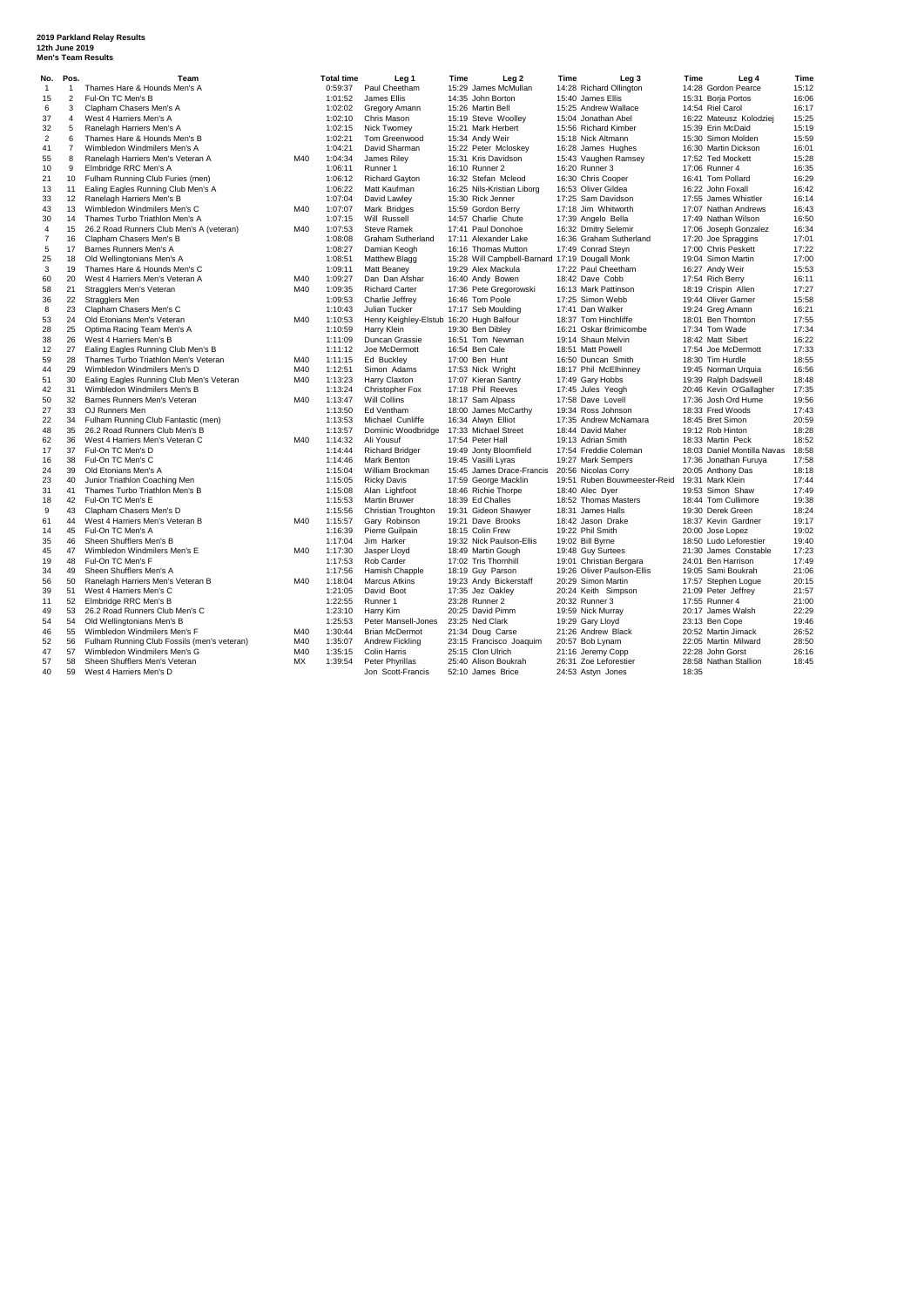## **Men's Individual Leg Times**

| <b>Rank Number Name</b> |                          | Club                              | Time        |
|-------------------------|--------------------------|-----------------------------------|-------------|
| $11-3$                  | <b>Richard Ollington</b> | Thames Hare & Hounds              | 0:14:28     |
| $21-2$                  | James McMullan           | Thames Hare & Hounds              | 0:14:28     |
| $315-1$                 | <b>James Ellis</b>       | Ful-On TC                         | 0:14:35     |
| $46-3$                  | <b>Andrew Wallace</b>    | <b>Clapham Chasers</b>            | 0:14:54     |
| 5 30-1                  | Will Russell             | <b>Thames Turbo Triathlon</b>     | 0:14:57     |
| 6 37-2                  | Steve Woolley            | West 4 Harriers                   | 0:15:04     |
| $71--4$                 | Gordon Pearce            | Thames Hare & Hounds              | 0:15:12     |
| $82-2$                  | Andy Weir                | Thames Hare & Hounds              | $V$ 0:15:18 |
| $937-1$                 | Chris Mason              | <b>West 4 Harriers</b>            | 0:15:19     |
| 10 32-4                 | Erin McDaid              | Ranelagh Harriers                 | 0:15:19     |
| 11 32-1                 | Nick Twomey              | Ranelagh Harriers                 | 0:15:21     |
| 12 41-1                 | David Sharman            | Wimbledon Windmilers              | 0:15:22     |
| 13 6-2                  | <b>Martin Bell</b>       | <b>Clapham Chasers</b>            | 0:15:25     |
| 14 37-4                 | Mateusz Kolodziej        | <b>West 4 Harriers</b>            | 0:15:25     |
| 15 6-1                  | Gregory Amann            | <b>Clapham Chasers</b>            | 0:15:26     |
| 16 25-1                 | <b>Matthew Blagg</b>     | Old Wellingtonians                | 0:15:28     |
| 17 55-4                 | <b>Ted Mockett</b>       | Ranelagh Harriers                 | $V$ 0:15:28 |
| $181 - -1$              | Paul Cheetham            | Thames Hare & Hounds              | $V$ 0:15:29 |
| 19 33-1                 | David Lawley             | Ranelagh Harriers                 | 0:15:30     |
| $202 - -3$              | Nick Altmann             | Thames Hare & Hounds              | $V$ 0:15:30 |
| 21 55-1                 | James Riley              | Ranelagh Harriers                 | $V$ 0:15:31 |
| 22 15-3                 | <b>James Ellis</b>       | Ful-On TC                         | 0:15:31     |
| 23 2-1                  | Tom Greenwood            | Thames Hare & Hounds              | $V$ 0:15:34 |
| 24 32-3                 | <b>Richard Kimber</b>    | Ranelagh Harriers                 | 0:15:39     |
| 25 15-2                 | John Borton              | Ful-On TC                         | 0:15:40     |
| 26 55-2                 | Kris Davidson            | Ranelagh Harriers                 | $V$ 0:15:43 |
| 27 24-1                 | William Brockman         | Old Etonians                      | 0:15:45     |
| 28 3-4                  | Andy Weir                | <b>Thames Hare &amp; Hounds</b>   | $V$ 0:15:53 |
| 29 32-2                 | <b>Mark Herbert</b>      | Ranelagh Harriers                 | 0:15:56     |
| 30 36-4                 | <b>Oliver Garner</b>     | <b>Stragglers</b>                 | 0:15:58     |
| $312 - -4$              | Simon Molden             | Thames Hare & Hounds              | 0:15:59     |
| 32 43-1                 | Mark Bridges             | Wimbledon Windmilers              | $V$ 0:15:59 |
| 33 41-4                 | Martin Dickson           | Wimbledon Windmilers              | 0:16:01     |
| 34 15-4                 | Borja Portos             | Ful-On TC                         | 0:16:06     |
| 35 10-1                 | Runner 1                 | Elmbridge RRC                     | 0:16:10     |
| 36 60-4                 | <b>Rich Berry</b>        | West 4 Harriers                   | $V$ 0:16:11 |
| 37 58-2                 | Pete Gregorowski         | <b>Stragglers</b>                 | $V$ 0:16:13 |
| 38 33-4                 | James Whistler           | Ranelagh Harriers                 | 0:16:14     |
| $395 - -1$              | Damian Keogh             | <b>Barnes Runners</b>             | 0:16:16     |
| 40 6-4                  | <b>Riel Carol</b>        | <b>Clapham Chasers</b>            | $V$ 0:16:17 |
| 41 10-2                 | Runner 2                 | Elmbridge RRC                     | 0:16:20     |
| 42 53-1                 | Henry Keighley-Elstub    | <b>Old Etonians</b>               | $V$ 0:16:20 |
| 43 8-4                  | Greg Amann               | <b>Clapham Chasers</b>            | 0:16:21     |
| 44 28-2                 | <b>Ben Dibley</b>        | Optima Racing Team                | 0:16:21     |
| 45 37-3                 | Jonathan Abel            | <b>West 4 Harriers</b>            | 0:16:22     |
| 46 38-4                 | Matt Sibert              | <b>West 4 Harriers</b>            | 0:16:22     |
| 47 13-3                 | Oliver Gildea            | <b>Ealing Eagles Running Club</b> | 0:16:22     |
| 48 13-1                 | Matt Kaufman             | <b>Ealing Eagles Running Club</b> | 0:16:25     |
| 49 3-3                  | Paul Cheetham            | Thames Hare & Hounds              | 0:16:27     |
| 50 41-2                 | Peter Mcloskey           | Wimbledon Windmilers              | 0:16:28     |
| 51 21-4                 | <b>Tom Pollard</b>       | <b>Fulham Running Club</b>        | 0:16:29     |
| 52 21-2                 | Stefan Mcleod            | <b>Fulham Running Club</b>        | 0:16:30     |
| 53 41-3                 | James Hughes             | Wimbledon Windmilers              | 0:16:30     |
| 54 4-2                  | Paul Donohoe             | 26.2 Road Runners Club            | $V$ 0:16:32 |
|                         |                          |                                   |             |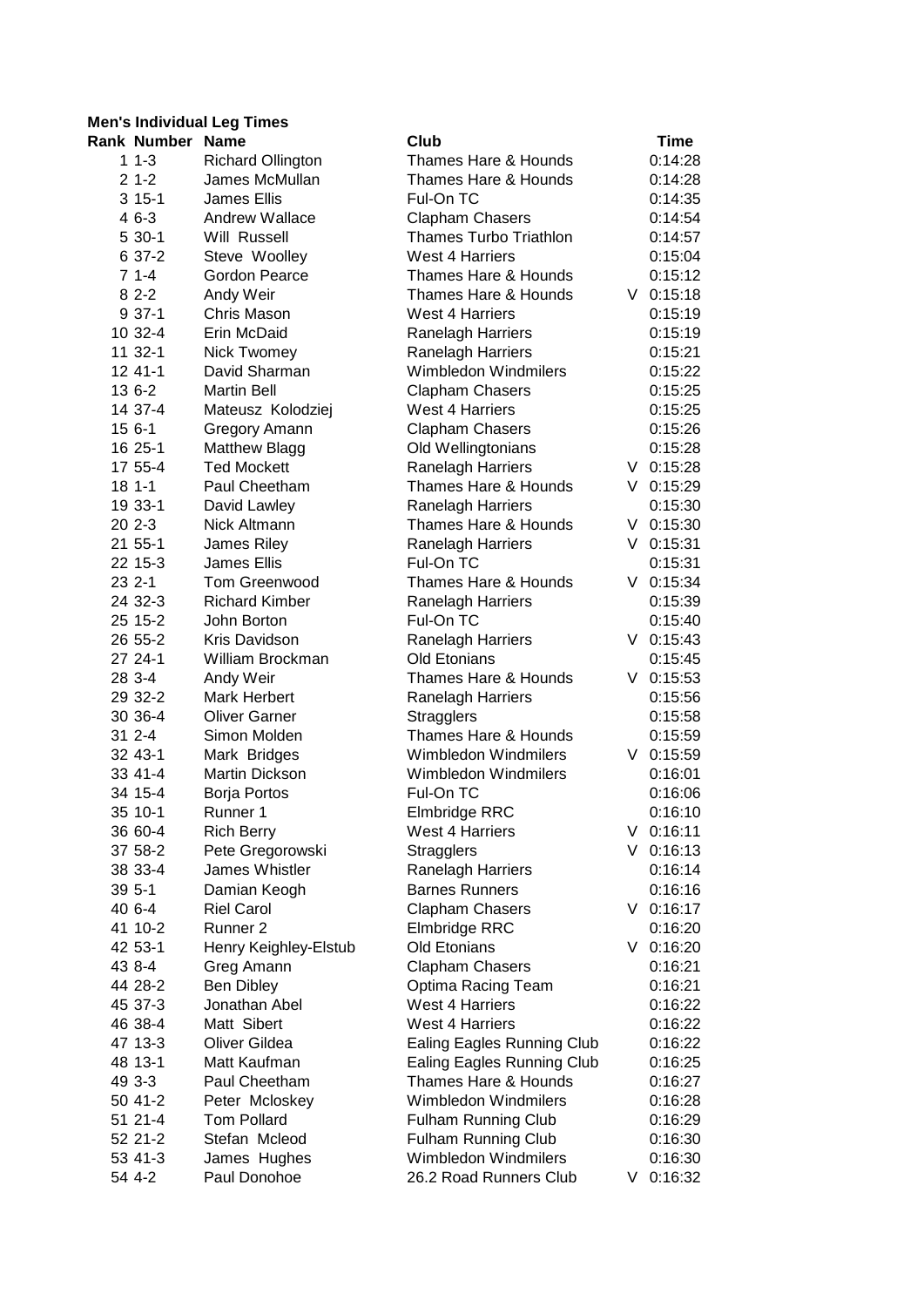|         | 55 21-1  | <b>Richard Gayton</b>    | <b>Fulham Running Club</b>        |    | 0:16:32     |
|---------|----------|--------------------------|-----------------------------------|----|-------------|
|         | 56 22-1  | Michael Cunliffe         | <b>Fulham Running Club</b>        |    | 0:16:34     |
|         | 57 4-4   | Joseph Gonzalez          | 26.2 Road Runners Club            |    | $V$ 0:16:34 |
|         | 58 10-4  | Runner 4                 | Elmbridge RRC                     |    | 0:16:35     |
|         | 59 7-2   | Alexander Lake           | <b>Clapham Chasers</b>            |    | 0:16:36     |
|         | 60 60-1  | Dan Dan Afshar           | West 4 Harriers                   |    | $V$ 0:16:40 |
|         | 61 21-3  | <b>Chris Cooper</b>      | <b>Fulham Running Club</b>        |    | 0:16:41     |
|         | 62 13-4  | John Foxall              | <b>Ealing Eagles Running Club</b> |    | 0:16:42     |
|         | 63 43-4  | <b>Nathan Andrews</b>    | Wimbledon Windmilers              |    | $V$ 0:16:43 |
|         | 64 36-1  | Charlie Jeffrey          | <b>Stragglers</b>                 |    | 0:16:46     |
|         | 65 59-2  | Ben Hunt                 | <b>Thames Turbo Triathlon</b>     | V. | 0:16:50     |
|         | 66 30-4  | Nathan Wilson            | <b>Thames Turbo Triathlon</b>     |    | 0:16:50     |
|         | 67 38-1  | Duncan Grassie           | West 4 Harriers                   |    | 0:16:51     |
|         | 68 13-2  | Nils-Kristian Liborg     | <b>Ealing Eagles Running Club</b> |    | 0:16:53     |
|         | 69 12-1  | Joe McDermott            | <b>Ealing Eagles Running Club</b> |    | 0:16:54     |
|         | 70 44-4  | Norman Urquia            | Wimbledon Windmilers              |    | $V$ 0:16:56 |
|         | 71 5-3   | <b>Conrad Steyn</b>      | <b>Barnes Runners</b>             |    | 0:17:00     |
|         | 72 59-1  | Ed Buckley               | <b>Thames Turbo Triathlon</b>     |    | $V$ 0:17:00 |
|         | 73 25-4  | Simon Martin             | Old Wellingtonians                |    | 0:17:00     |
|         | 74 7-4   | Joe Spraggins            | <b>Clapham Chasers</b>            |    | 0:17:01     |
|         | 75 19-1  | Rob Carder               | Ful-On TC                         |    | 0:17:02     |
|         | 76 4-3   | <b>Dmitry Selemir</b>    | 26.2 Road Runners Club            |    | $V$ 0:17:06 |
|         | 77 10-3  | Runner 3                 | Elmbridge RRC                     |    | 0:17:06     |
|         | 78 51-1  | Harry Claxton            | <b>Ealing Eagles Running Club</b> | V  | 0:17:07     |
|         | 79 43-3  | Jim Whitworth            | Wimbledon Windmilers              | V  | 0:17:07     |
|         | 80 7-1   | <b>Graham Sutherland</b> | <b>Clapham Chasers</b>            | V  | 0:17:11     |
|         | 81 8-1   | Julian Tucker            | Clapham Chasers                   |    | 0:17:17     |
|         | 82 43-2  | Gordon Berry             | Wimbledon Windmilers              |    | $V$ 0:17:18 |
|         | 83 42-1  | <b>Christopher Fox</b>   | Wimbledon Windmilers              |    | 0:17:18     |
|         | 84 25-2  | Will Campbell-Barnard    | Old Wellingtonians                |    | $V$ 0:17:19 |
|         | 85 7-3   | <b>Graham Sutherland</b> | <b>Clapham Chasers</b>            |    | $V$ 0:17:20 |
|         | 86 3-2   | Alex Mackula             | <b>Thames Hare &amp; Hounds</b>   |    | 0:17:22     |
|         | 87 5-4   | <b>Chris Peskett</b>     | <b>Barnes Runners</b>             |    | 0:17:22     |
|         | 88 45-4  | James Constable          | Wimbledon Windmilers              |    | $V$ 0:17:23 |
|         | 89 33-2  | <b>Rick Jenner</b>       | <b>Ranelagh Harriers</b>          |    | 0:17:25     |
|         | 90 36-2  | <b>Tom Poole</b>         | <b>Stragglers</b>                 |    | 0:17:25     |
|         | 91 58-4  | Crispin Allen            | Stragglers                        |    | $V$ 0:17:27 |
|         | 92 12-4  | Joe McDermott            | <b>Ealing Eagles Running Club</b> |    | 0:17:33     |
|         | 93 48-1  | Dominic Woodbridge       | 26.2 Road Runners Club            |    | 0:17:33     |
|         | 94 28-3  | <b>Oskar Brimicombe</b>  | Optima Racing Team                |    | 0:17:34     |
|         | 95 28-4  | Tom Wade                 | Optima Racing Team                |    | 0:17:34     |
|         | 96 42-4  | Kevin O'Gallagher        | Wimbledon Windmilers              |    | 0:17:35     |
|         | 97 22-2  | Alwyn Elliot             | <b>Fulham Running Club</b>        |    | 0:17:35     |
|         | 98 39-1  | David Boot               | <b>West 4 Harriers</b>            |    | 0:17:35     |
|         | 99 16-3  | <b>Mark Sempers</b>      | Ful-On TC                         |    | 0:17:36     |
|         | 100 58-1 | <b>Richard Carter</b>    | <b>Stragglers</b>                 | V. | 0:17:36     |
|         | 101 50-3 | Dave Lovell              | <b>Barnes Runners</b>             | V. | 0:17:36     |
|         | 102 30-2 | Charlie Chute            | <b>Thames Turbo Triathlon</b>     |    | 0:17:39     |
| 103 8-2 |          | Seb Moulding             | <b>Clapham Chasers</b>            |    | 0:17:41     |
| 104 4-1 |          | <b>Steve Ramek</b>       | 26.2 Road Runners Club            |    | $V$ 0:17:41 |
|         | 105 27-4 | <b>Fred Woods</b>        | <b>OJ Runners</b>                 |    | 0:17:43     |
|         | 106 23-4 | Mark Klein               | Junior Triathlon Coaching         |    | 0:17:44     |
|         | 107 42-2 | Phil Reeves              | Wimbledon Windmilers              |    | $V$ 0:17:45 |
| 108 5-2 |          | <b>Thomas Mutton</b>     | <b>Barnes Runners</b>             |    | 0:17:49     |
|         | 109 30-3 | Angelo Bella             | <b>Thames Turbo Triathlon</b>     |    | 0:17:49     |
|         | 110 19-4 | <b>Ben Harrison</b>      | Ful-On TC                         |    | 0:17:49     |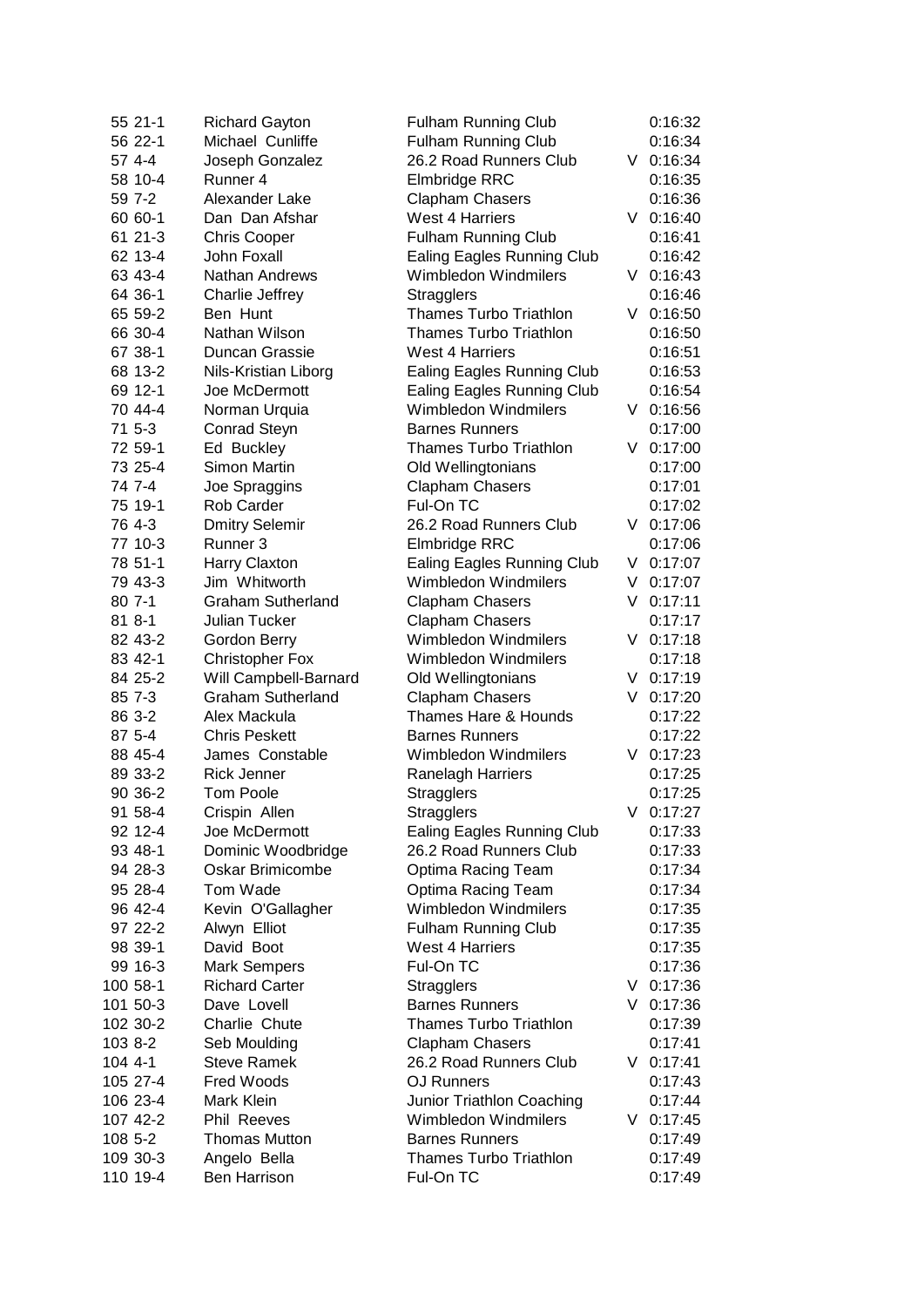| 111 31-4 | Simon Shaw                  | <b>Thames Turbo Triathlon</b>     |    | 0:17:49     |
|----------|-----------------------------|-----------------------------------|----|-------------|
| 112 51-2 | <b>Kieran Santry</b>        | <b>Ealing Eagles Running Club</b> |    | $V$ 0:17:49 |
| 113 55-3 | Vaughen Ramsey              | Ranelagh Harriers                 | V  | 0:17:52     |
| 114 44-1 | Simon Adams                 | Wimbledon Windmilers              |    | $V$ 0:17:53 |
| 115 17-2 | Jonty Bloomfield            | Ful-On TC                         |    | 0:17:54     |
| 116 62-1 | Ali Yousuf                  | <b>West 4 Harriers</b>            | V  | 0:17:54     |
| 117 60-3 | Dave Cobb                   | West 4 Harriers                   | V  | 0:17:54     |
| 118 12-3 | <b>Matt Powell</b>          | <b>Ealing Eagles Running Club</b> |    | 0:17:54     |
| 119 11-3 | Runner 3                    | Elmbridge RRC                     |    | 0:17:55     |
| 120 53-4 | Ben Thornton                | Old Etonians                      | V. | 0:17:55     |
| 121 33-3 | Sam Davidson                | Ranelagh Harriers                 |    | 0:17:55     |
| 122 56-3 | Simon Martin                | Ranelagh Harriers                 |    | $V$ 0:17:57 |
| 123 16-4 | Jonathan Furuya             | Ful-On TC                         |    | 0:17:58     |
| 124 50-2 | Sam Alpass                  | <b>Barnes Runners</b>             |    | $V$ 0:17:58 |
| 125 23-1 | <b>Ricky Davis</b>          | Junior Triathlon Coaching         |    | 0:17:59     |
| 126 27-1 | Ed Ventham                  | <b>OJ Runners</b>                 |    | 0:18:00     |
| 127 53-3 | Tom Hinchliffe              | Old Etonians                      |    | $V$ 0:18:01 |
| 128 17-3 | Freddie Coleman             | Ful-On TC                         |    | 0:18:03     |
| 129 14-1 | Pierre Guilpain             | Ful-On TC                         |    | 0:18:15     |
| 130 50-1 | Will Collins                | <b>Barnes Runners</b>             |    | $V$ 0:18:17 |
| 131 44-2 | Nick Wright                 | Wimbledon Windmilers              |    | $V$ 0:18:17 |
| 132 24-4 | <b>Anthony Das</b>          | Old Etonians                      |    | 0:18:18     |
| 133 34-1 | Hamish Chapple              | <b>Sheen Shufflers</b>            |    | 0:18:19     |
| 134 58-3 | <b>Mark Pattinson</b>       | <b>Stragglers</b>                 | V. | 0:18:19     |
| 135 9-4  | Derek Green                 | <b>Clapham Chasers</b>            |    | 0:18:24     |
| 136 48-4 | Rob Hinton                  | 26.2 Road Runners Club            | V. | 0:18:28     |
| 137 59-3 | Duncan Smith                | <b>Thames Turbo Triathlon</b>     | V  | 0:18:30     |
| 138 9-2  | <b>Gideon Shawyer</b>       | <b>Clapham Chasers</b>            |    | 0:18:31     |
| 139 62-3 | <b>Adrian Smith</b>         | <b>West 4 Harriers</b>            |    | $V$ 0:18:33 |
| 140 27-3 | Ross Johnson                | <b>OJ Runners</b>                 |    | 0:18:33     |
| 141 40-3 | Astyn Jones                 | West 4 Harriers                   |    | 0:18:35     |
| 142 61-3 | Jason Drake                 | West 4 Harriers                   | V. | 0:18:37     |
| 143 53-2 | Hugh Balfour                | Old Etonians                      |    | $V$ 0:18:37 |
| 144 18-1 | <b>Martin Bruwer</b>        | Ful-On TC                         |    | 0:18:39     |
| 145 31-2 | <b>Richie Thorpe</b>        | <b>Thames Turbo Triathlon</b>     |    | 0:18:40     |
| 146 38-3 | <b>Shaun Melvin</b>         | <b>West 4 Harriers</b>            |    | 0:18:42     |
| 147 60-2 | Andy Bowen                  | West 4 Harriers                   |    | $V$ 0:18:42 |
| 148 61-2 | Dave Brooks                 | <b>West 4 Harriers</b>            | V  | 0:18:42     |
| 149 48-2 | <b>Michael Street</b>       | 26.2 Road Runners Club            | V  | 0:18:44     |
| 150 18-3 | <b>Thomas Masters</b>       | Ful-On TC                         |    | 0:18:44     |
| 151 22-3 | Andrew McNamara             | Fulham Running Club               |    | 0:18:45     |
| 152 57-4 | Nathan Stallion             | <b>Sheen Shufflers</b>            | V  | 0:18:45     |
|          | Alan Lightfoot              | <b>Thames Turbo Triathlon</b>     |    |             |
| 153 31-1 | Ralph Dadswell              | <b>Ealing Eagles Running Club</b> |    | 0:18:46     |
| 154 51-4 | Jasper Lloyd                | Wimbledon Windmilers              | V  | 0:18:48     |
| 155 45-1 |                             | <b>Sheen Shufflers</b>            | V  | 0:18:49     |
| 156 35-3 | <b>Bill Byrne</b>           |                                   |    | 0:18:50     |
| 157 12-2 | <b>Ben Cale</b>             | Ealing Eagles Running Club        |    | 0:18:51     |
| 158 62-4 | Martin Peck                 | <b>West 4 Harriers</b>            |    | $V$ 0:18:52 |
| 159 18-2 | <b>Ed Challes</b>           | Ful-On TC                         |    | 0:18:52     |
| 160 59-4 | Tim Hurdle                  | <b>Thames Turbo Triathlon</b>     |    | $V$ 0:18:55 |
| 161 17-4 | Daniel Montilla Navas       | Ful-On TC                         |    | 0:18:58     |
| 162 19-2 | <b>Tris Thornhill</b>       | Ful-On TC                         |    | 0:19:01     |
| 163 35-2 | <b>Nick Paulson-Ellis</b>   | <b>Sheen Shufflers</b>            |    | 0:19:02     |
| 164 14-4 | Jose Lopez                  | Ful-On TC                         |    | 0:19:02     |
| 165 25-3 | Dougall Monk                | Old Wellingtonians                |    | $V$ 0:19:04 |
| 166 34-3 | <b>Oliver Paulson-Ellis</b> | <b>Sheen Shufflers</b>            |    | 0:19:05     |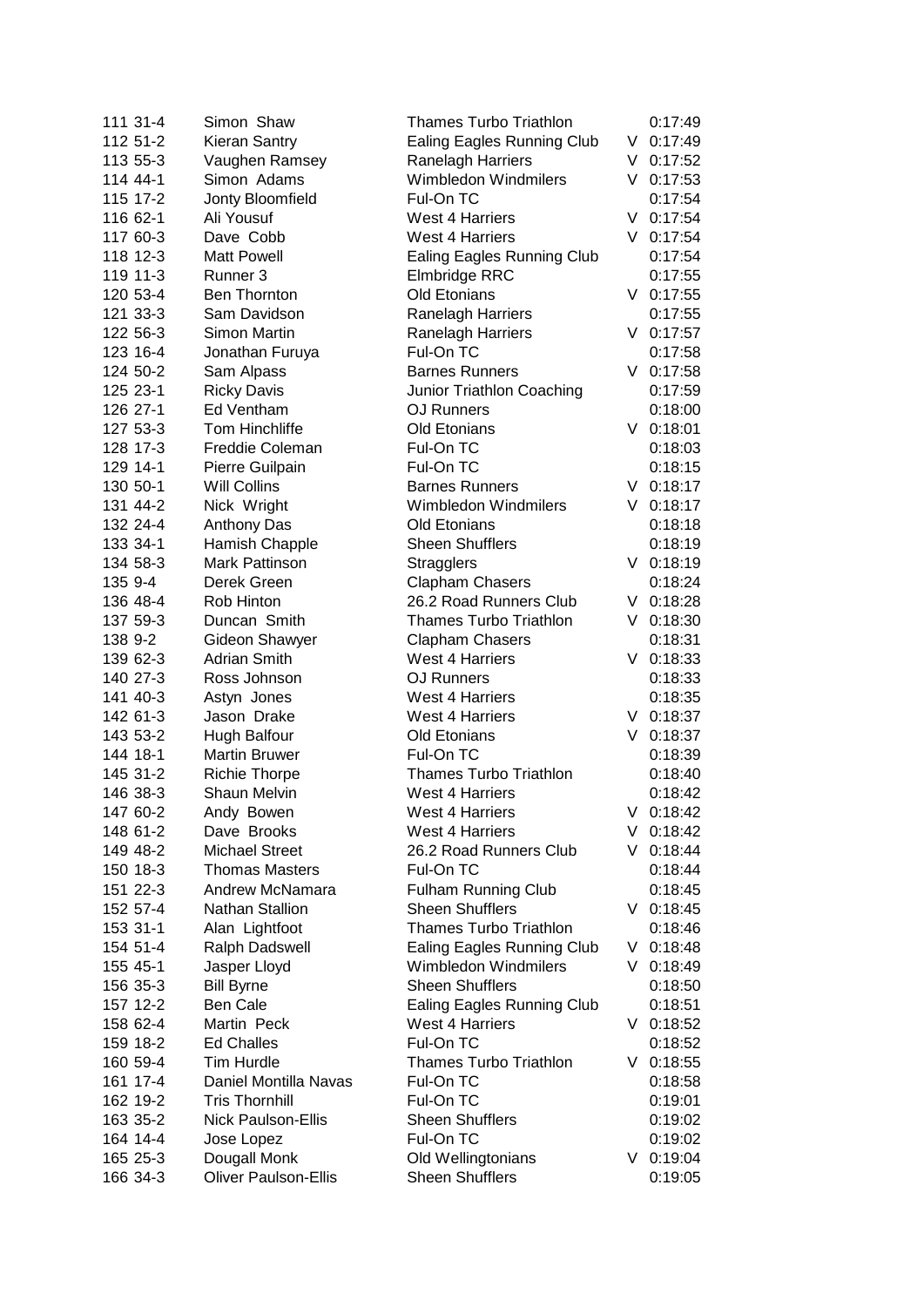| 167 48-3 | David Maher            | 26.2 Road Runners Club            | V  | 0:19:12     |
|----------|------------------------|-----------------------------------|----|-------------|
| 168 62-2 | Peter Hall             | <b>West 4 Harriers</b>            |    | $V$ 0:19:13 |
| 169 38-2 | Tom Newman             | <b>West 4 Harriers</b>            |    | 0:19:14     |
| 170 61-4 | Kevin Gardner          | West 4 Harriers                   |    | $V$ 0:19:17 |
| 171 61-1 | Gary Robinson          | <b>West 4 Harriers</b>            |    | $V$ 0:19:21 |
| 172 14-2 | <b>Colin Frew</b>      | Ful-On TC                         |    | 0:19:22     |
| 173 56-1 | <b>Marcus Atkins</b>   | Ranelagh Harriers                 |    | $V$ 0:19:23 |
| 174 8-3  | Dan Walker             | Clapham Chasers                   |    | 0:19:24     |
| 175 34-2 | Guy Parson             | <b>Sheen Shufflers</b>            |    | 0:19:26     |
| 176 16-2 | Vasilli Lyras          | Ful-On TC                         |    | 0:19:27     |
| 177 3-1  | Matt Beaney            | Thames Hare & Hounds              |    | 0:19:29     |
| 178 54-2 | <b>Ned Clark</b>       | Old Wellingtonians                |    | 0:19:29     |
| 179 9-3  | James Halls            | Clapham Chasers                   |    | 0:19:30     |
| 180 28-1 | Harry Klein            | Optima Racing Team                |    | 0:19:30     |
| 181 9-1  | Christian Troughton    | Clapham Chasers                   |    | $V$ 0:19:31 |
| 182 23-3 | Ruben Bouwmeester-Reid | Junior Triathlon Coaching         |    | 0:19:31     |
| 183 35-1 | Jim Harker             | <b>Sheen Shufflers</b>            |    | 0:19:32     |
| 184 27-2 | James McCarthy         | <b>OJ Runners</b>                 |    | 0:19:34     |
| 185 18-4 | <b>Tom Cullimore</b>   | Ful-On TC                         |    | 0:19:38     |
| 186 51-3 | Gary Hobbs             | <b>Ealing Eagles Running Club</b> |    | $V$ 0:19:39 |
| 187 35-4 | Ludo Leforestier       | <b>Sheen Shufflers</b>            |    | 0:19:40     |
| 188 36-3 | Simon Webb             | <b>Stragglers</b>                 |    | 0:19:44     |
| 189 16-1 | Mark Benton            | Ful-On TC                         |    | 0:19:45     |
| 190 44-3 | Phil McElhinney        | <b>Wimbledon Windmilers</b>       |    | $V$ 0:19:45 |
| 191 54-4 | Ben Cope               | Old Wellingtonians                |    | 0:19:46     |
| 192 45-2 | Martin Gough           | Wimbledon Windmilers              |    | $V$ 0:19:48 |
| 193 17-1 | <b>Richard Bridger</b> | Ful-On TC                         |    | 0:19:49     |
| 194 23-2 | George Macklin         | Junior Triathlon Coaching         |    | 0:19:51     |
| 195 31-3 | Alec Dyer              | <b>Thames Turbo Triathlon</b>     |    | 0:19:53     |
| 196 50-4 | Josh Ord Hume          | <b>Barnes Runners</b>             |    | $V$ 0:19:56 |
| 197 49-2 | David Pimm             | 26.2 Road Runners Club            |    | $V$ 0:19:59 |
| 198 14-3 | <b>Phil Smith</b>      | Ful-On TC                         |    | 0:20:00     |
| 199 24-3 | Nicolas Corry          | Old Etonians                      |    | $V$ 0:20:05 |
| 200 56-4 | Stephen Logue          | Ranelagh Harriers                 |    | $V$ 0:20:15 |
| 201 49-3 | Nick Murray            | 26.2 Road Runners Club            |    | $V$ 0:20:17 |
| 202 39-2 | Jez Oakley             | <b>West 4 Harriers</b>            |    | 0:20:24     |
| 203 49-1 | Harry Kim              | 26.2 Road Runners Club            |    | $V$ 0:20:25 |
| 204 56-2 | Andy Bickerstaff       | Ranelagh Harriers                 | V  | 0:20:29     |
| 205 11-2 | Runner 2               | Elmbridge RRC                     |    | 0:20:32     |
| 206 42-3 | Jules Yeogh            | <b>Wimbledon Windmilers</b>       |    | 0:20:46     |
| 207 46-3 | Andrew Black           | <b>Wimbledon Windmilers</b>       | V  | 0:20:52     |
| 208 24-2 | James Drace-Francis    | Old Etonians                      | V  | 0:20:56     |
| 209 52-2 | Francisco Joaquim      | <b>Fulham Running Club</b>        | V  | 0:20:57     |
| 210 22-4 | <b>Bret Simon</b>      | <b>Fulham Running Club</b>        |    | 0:20:59     |
| 211 11-4 | Runner 4               | Elmbridge RRC                     |    | 0:21:00     |
| 212 34-4 | Sami Boukrah           | <b>Sheen Shufflers</b>            |    | 0:21:06     |
| 213 39-3 | Keith Simpson          | <b>West 4 Harriers</b>            |    | 0:21:09     |
| 214 47-2 | Clon Ulrich            | <b>Wimbledon Windmilers</b>       |    | $V$ 0:21:16 |
| 215 46-2 | Doug Carse             | <b>Wimbledon Windmilers</b>       |    | $V$ 0:21:26 |
| 216 45-3 | <b>Guy Surtees</b>     | <b>Wimbledon Windmilers</b>       | V  | 0:21:30     |
| 217 46-1 | <b>Brian McDermot</b>  | <b>Wimbledon Windmilers</b>       |    | $V$ 0:21:34 |
| 218 39-4 | Peter Jeffrey          | <b>West 4 Harriers</b>            |    | 0:21:57     |
| 219 52-3 | Bob Lynam              | <b>Fulham Running Club</b>        |    | $V$ 0:22:05 |
| 220 47-3 | Jeremy Copp            | Wimbledon Windmilers              |    | $V$ 0:22:28 |
| 221 49-4 | James Walsh            | 26.2 Road Runners Club            |    | 0:22:29     |
| 222 54-3 | <b>Gary Lloyd</b>      | Old Wellingtonians                | V. | 0:23:13     |